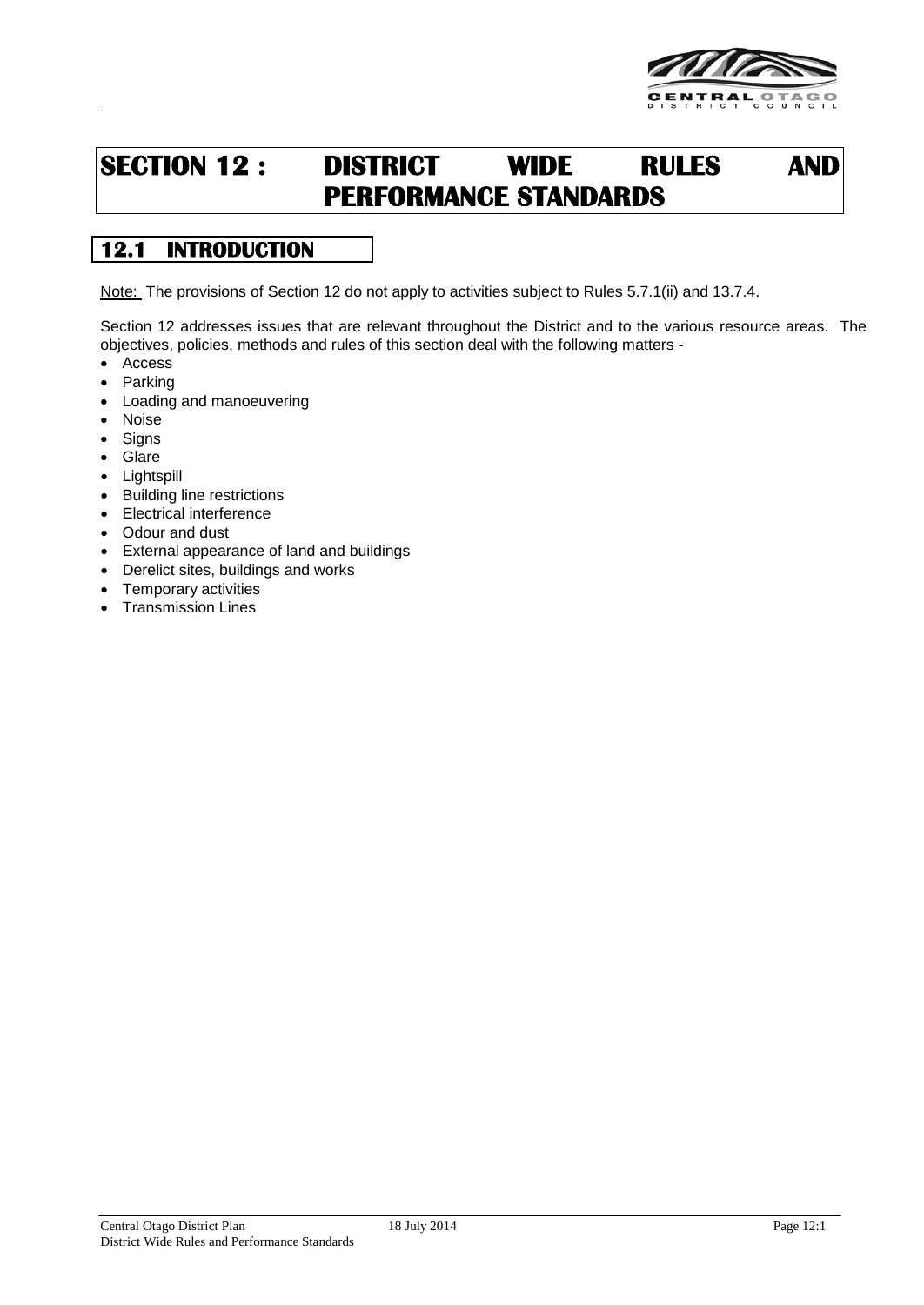

## **12.2 ISSUES**

#### **12.2.1 Land Use Activities Adjacent to the Roading Network**

**Land use activities that attract large numbers of vehicles or heavy trade vehicles, or that have direct access to main traffic routes can adversely affect the safe and efficient operation of the roading network if adequate parking, loading and manoeuvering facilities are not provided, and crossing places are not appropriately located or designed.**

#### **Explanation**

The Central Otago District is dependent on a safe and efficient land transport system for its social and economic wellbeing. The safety and efficiency of this system can be compromised by activities that disrupt the flow of traffic.

#### **12.2.2 Noise**

**Noise generated by land use activities can have a detrimental effect on the health and wellbeing of the District's people and the amenity values of the District's communities.**

#### **Explanation**

Noise can be a source of intrusion into the environment and can adversely effect the health and wellbeing of people.

Noise can occur from a wide variety of sources in both the rural and urban environment. Industry, transport, recreation and households can all create noise that may influence a persons wellbeing by, for example, preventing sleep, inducing stress, disturbing concentration or interfering with communication.

There are situations where it may be impracticable to reduce noise levels because of the mobile or temporary nature or the short duration of the activity or the noise generated. Such situations may include a domestic activity of relatively short duration (eg lawn mowing); seasonal rural activities (eg cropping or bird scaring); or temporary construction activities, carnivals and shows. These activities may exceed the normal noise standards for a particular area but are tolerable because of their temporary nature.

#### **12.2.3 Signs**

**Signs are a necessary adjunct to many activities that occur throughout the District. However the design, dimension and location of signs can adversely impact on the visual amenity values of the District and can compromise the safety and efficiency of the roading network.**

#### **Explanation**

Signs are often an integral part of business activities as they advertise products, promote events and direct traffic to businesses. They also may have an important role in providing information to the general public, particularly in terms of safety on roads.

Poorly designed signs can detract from the appearance of neighbourhoods and can cause distraction to drivers using adjoining roads.

*Cross Reference Objective 12.3.1*

*Cross Reference Objective 12.3.2*

*Cross Reference Objective 12.3.3*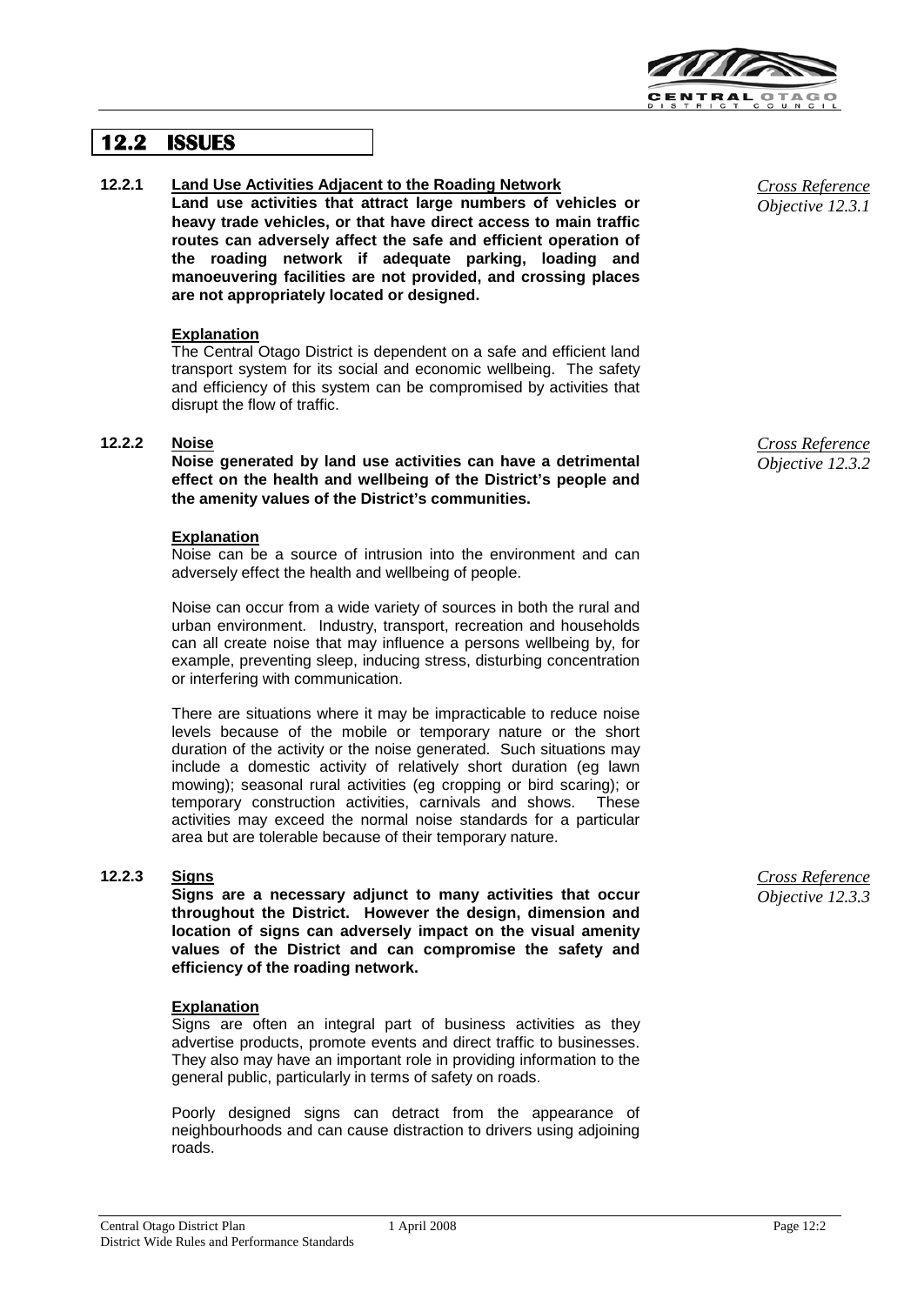

#### **12.2.4 The Adverse Effects of Lightspill, Glare, Odour, Dust and Electrical Interference**

**A number of activities undertaken throughout the District can generate effects such as lightspill, glare and electrical interference, and can emit dust and odour. Such effects can adversely impact on the use and enjoyment of nearby properties and can reduce the amenity values of the neighbourhood.**

#### **Explanation**

Quality of life can be significantly reduced as a result of these effects. Lightspill and glare also have implications for road safety and visual amenity. While dust and odour are an emission to air (for which the Regional Council has primary responsibility) they are generally effects generated by land use activities managed by the District Council. Such effects are therefore relevant issues for Council to consider when assessing land use proposals.

#### **12.2.5 Derelict Sites, Buildings and Works**

**There are sites, buildings, structures and other works that can, when left in an untidy and/or dilapidated condition, have a significant effect on the visual amenity values of the District and also represent a public safety risk.**

#### **Explanation**

The pleasantness of an area to live and work in can be greatly reduced by buildings and sites that are untidy and/or dilapidated. Unfinished works and derelict buildings can also be a potential safety risk if access is not restricted.

There are, however, some old dilapidated buildings (such as remnants of stone huts and sod huts) that add heritage character to the landscape values of the District.

#### **12.2.6 Temporary Activities**

**Temporary activities are an integral part of the social, economic and cultural wellbeing and health and safety of communities. These activities often generate adverse effects however such effects are generally only for a short duration.**

#### **Explanation**

Temporary activities such as demolition, construction, prospecting and exploration activities, carnivals, shows and sports events can generate significant adverse effects such as noise and high levels of traffic. These are generally short term events and are often conducted for the benefit of the community. This needs to be recognised in the sustainable management of the District's natural and physical resources.

#### **12.2.7 Transmission Lines**

**Transmission lines that form part of the transmission network are of national significance and nearby activities need to be managed to avoid reverse sensitivity effects, to avoid compromising the operation, maintenance, upgrading and development of the transmission network and to ensure that activities that are particularly sensitive to the risks associated with transmission lines are not located in close proximity to the lines.**

*Cross Reference Objective 12.3.4*

*Cross Reference Objective 12.3.5*

*Cross Reference Objective 12.3.6*

*Cross Reference Objective 12.3.7*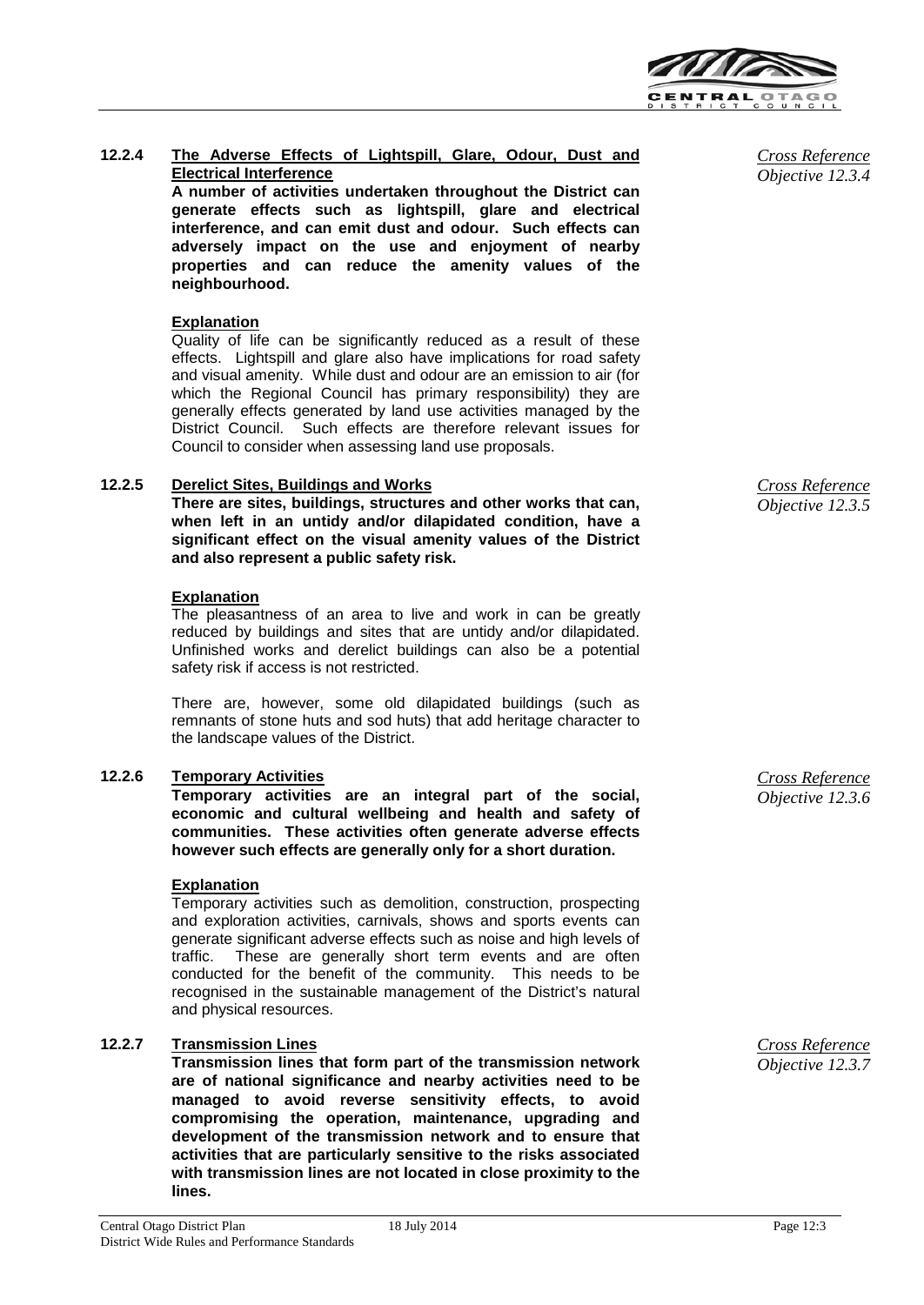

## **12.3 OBJECTIVES**

- **12.3.1 Objective - Safe and Efficient Roading Network To promote the safe and efficient operation of the District's roading network.**
- **12.3.2 Objective - Protection from Noise To avoid, remedy or mitigate the adverse effects of noise on the District's amenity values and the health and wellbeing of the District's people.**
- **12.3.3 Objective - Reducing the Adverse Effects of Signs To avoid, remedy or mitigate the adverse effects of signs on traffic and the general amenity values of the District while recognising that signs are a necessary adjunct to many activities.**
- **12.3.4 Objective - Avoidance, Remedying or Mitigation of Nuisances To ensure that activities avoid, remedy or mitigate nuisance to adjoining properties from odour, dust, lightspill, glare and electrical interference.**
- **12.3.5 Objective - Derelict Buildings, Sites and Works To ensure that activities avoid, remedy or mitigate adverse visual effects and risks to public safety as a result of being incomplete or dilapidated while recognising that some ruins and old cottages have heritage significance and add value to the heritage landscape of Central Otago.**
- **12.3.6 Objective - Temporary Activities** *Cross Reference* **To recognise the contribution that temporary activities make to the social, economic and cultural wellbeing and health and safety of the District's people and communities while ensuring environmental quality is maintained.**
- **12.3.7 Objective – Transmission Lines To ensure that activities avoid reverse sensitivity effects, avoid compromising the operation, maintenance, upgrading and development of the transmission network and avoid risk to people.**

*Cross Reference Issue 12.2.1 Policy 12.4.1*

*Cross Reference Issue 12.2.2 Policies 12.4.2, 12.4.3*

*Cross Reference Issue 12.2.3 Policies 12.4.4 to 12.4.6*

*Cross Reference Issue 12.2.4 Policy 12.4.7*

*Cross Reference Issue 12.2.5 Policy 12.4.8*

*Issue 12.2.6 Policy 12.4.9*

*Cross Reference Issue 12.2.7 Policy 12.4.10*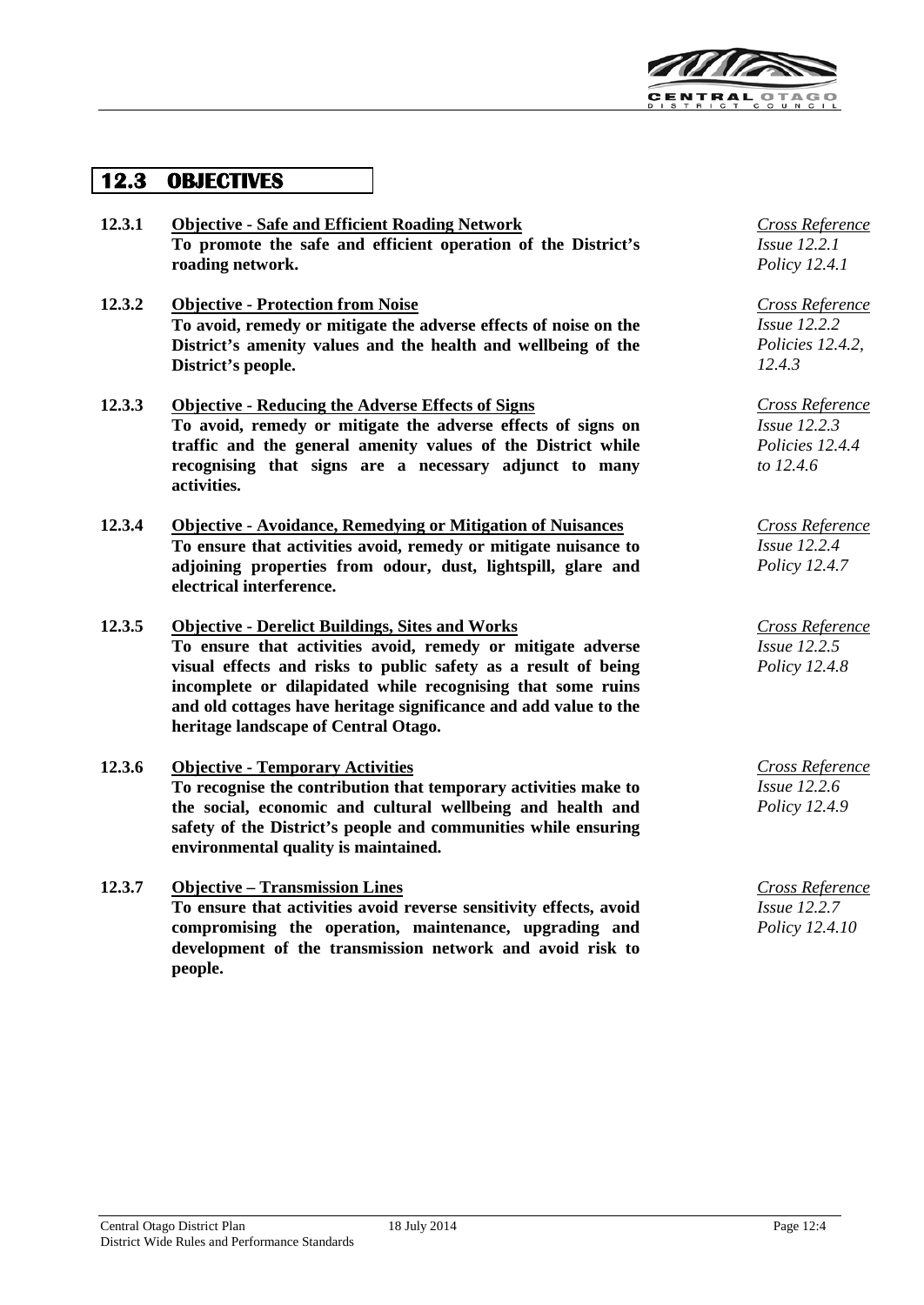

## **12.4 POLICIES**

**12.4.1 Policy - Parking, Loading and Manoeuvring**

**To avoid, remedy or mitigate adverse effects on the safe and efficient operation of the roading network by requiring:**

- **(a) Safe and efficient access points to the roading network, and**
- **(b) Off-road loading and manoeuvring space and facilities, and**

**(c) Off-street parking,**

**where these are appropriate.**

#### Explanation

Numerous activities involve loading and unloading during the normal course of business. The safe and efficient flow of traffic can be interrupted where loading and unloading takes place on the road, where access, loading and parking facilities are not correctly designed or where vehicles reverse onto the road. Developments that attract high levels of traffic can also compromise the safety and efficiency of the roading system by increasing pressure on parking facilities.

## **12.4.2 Policy – Noise**

**To determine the suitability of noise generating activities in any given locality by having regard to:**

- **(a) The specific characteristics and amenity values of the locality from which the noise originates, and**
- **(b) The sound pressure level of the proposed activity, and**
- **(c) The frequency that the noisy activity takes place, and**
- **(d) The length of time that the noise continues, and**
- **(e) Any special characteristics of the noise,**

**to ensure that the adverse effects of noise on other activities and the natural and physical resources of the locality (including cumulative effects) reflect standards acceptable to the community.**

#### **Explanation**

All activities generate some degree of noise. High levels of noise can be detrimental to the health and wellbeing of the community and can adversely affect quality of life. The standards set throughout the District recognise this by ensuring relatively quiet areas are protected and that activities that generate high levels of noise locate away from noise sensitive areas and activities.

### **12.4.3 Policy - Noise From Temporary Activities**

**To recognise that noise from temporary activities can be reasonably controlled by requiring compliance with noise limits which are less stringent than those applied to other activities.**

#### Explanation

Noise associated with temporary activities such as demolition or construction activities, prospecting and exploration activities, carnivals or shows is considered to be a short term phenomenon. While noise associated with these activities can sometimes be reasonably loud it is generally sporadic and of short duration.

*Cross Reference Objective 12.3.1 Method 12.5.3 Rules 12.7.1, 12.7.2, 12.7.3*

*Cross Reference Objective 12.3.2 Method 12.5.2 Rule 12.7.4 Rules throughout Resource Areas*

*Cross Reference Objective 12.3.2 Method 12.5.2 Rule 12.7.4(ii) & (iii)*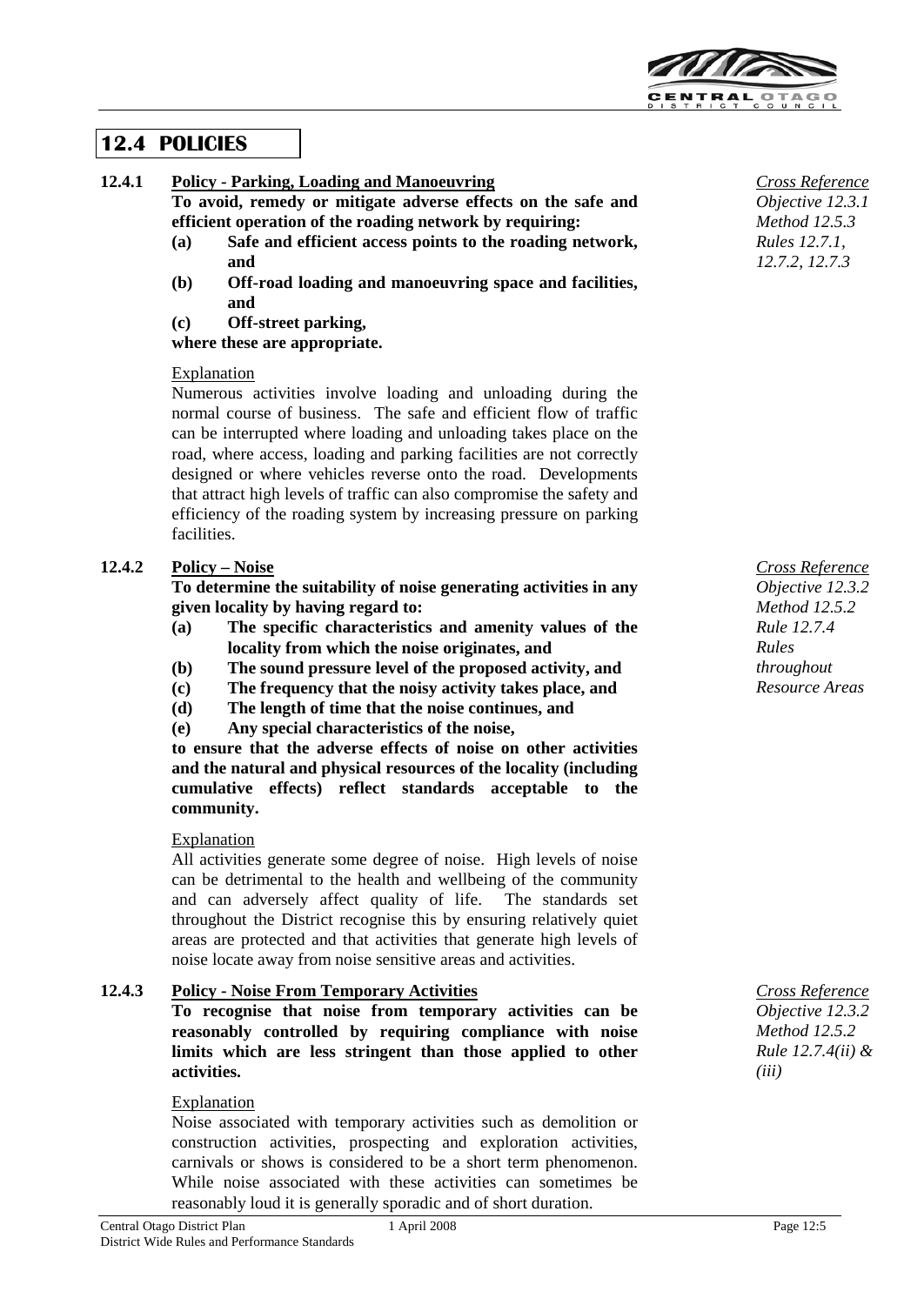

## **12.4.4 Policy – Signs**

**To determine the suitability of signs in any given location by having regard to the sign's effect on the following matters:**

- **(a) The safe and efficient operation of the roading network, and**
- **(b) The amenities of the locality, and**
- **(c) Landscape values, and**
- **(d) The character and scale of the building, site or area,**

#### **and**

**(e) Any heritage, historical or cultural values present.**

#### Explanation

Signs generally have one or more of the following functions -

- Advertise goods and services.
- Identify the location of an activity.
- Promoting an activity or event.
- Directing traffic or customers to an activity.

While these functions need to be recognised and provided for, the erection of signs must be managed to ensure that amenity values and the safe and efficient operation of the roading network are not compromised.

#### **12.4.5 Policy – Temporary Signs**

**To enable the use of temporary signs in association with temporary activities while ensuring the dimension, location and the duration of display of such signs avoid, remedy or mitigate adverse effects on amenity values and the safe and efficient operation of the roading network.**

#### Explanation

Signs are often an important element of temporary or short duration activities such as selling real estate or promoting a forthcoming election or other community event. However, such signs can also detract from amenity values and affect traffic safety, making standards relating to such signs necessary.

#### **12.4.6 Policy - Public Safety and Information Signs To enable the display of signs necessary for reasons of public safety and information within the District.**

#### **Explanation**

There are numerous situations where it is necessary for the display of warning or safety information signs. These can include warning signs for traffic, for overhead or underground wires, boating safety, and information about areas of interest to the public.

#### **12.4.7 Policy - Management of Nuisance Effects**

**To encourage resource users to adopt management practices that avoid, remedy or mitigate the adverse effects of:**

- **(a) odour,**
- **(b) lightspill and glare,**
- **(c) dust, and**
- **(d) electrical interference,**

**on the use and enjoyment of neighbouring properties.**

*Cross Reference Objective 12.3.3 Method 12.5.1 Rules 12.7.5 Rules throughout Resource Areas*

*Cross Reference Objective 12.3.3 Rule 12.7.5(i)*

*Cross Reference Objective 12.3.3 Rule 12.7.5(i)*

*Cross Reference Objective 12.3.4 Methods 12.5.5, 12.5.4 Rules 12.7.6*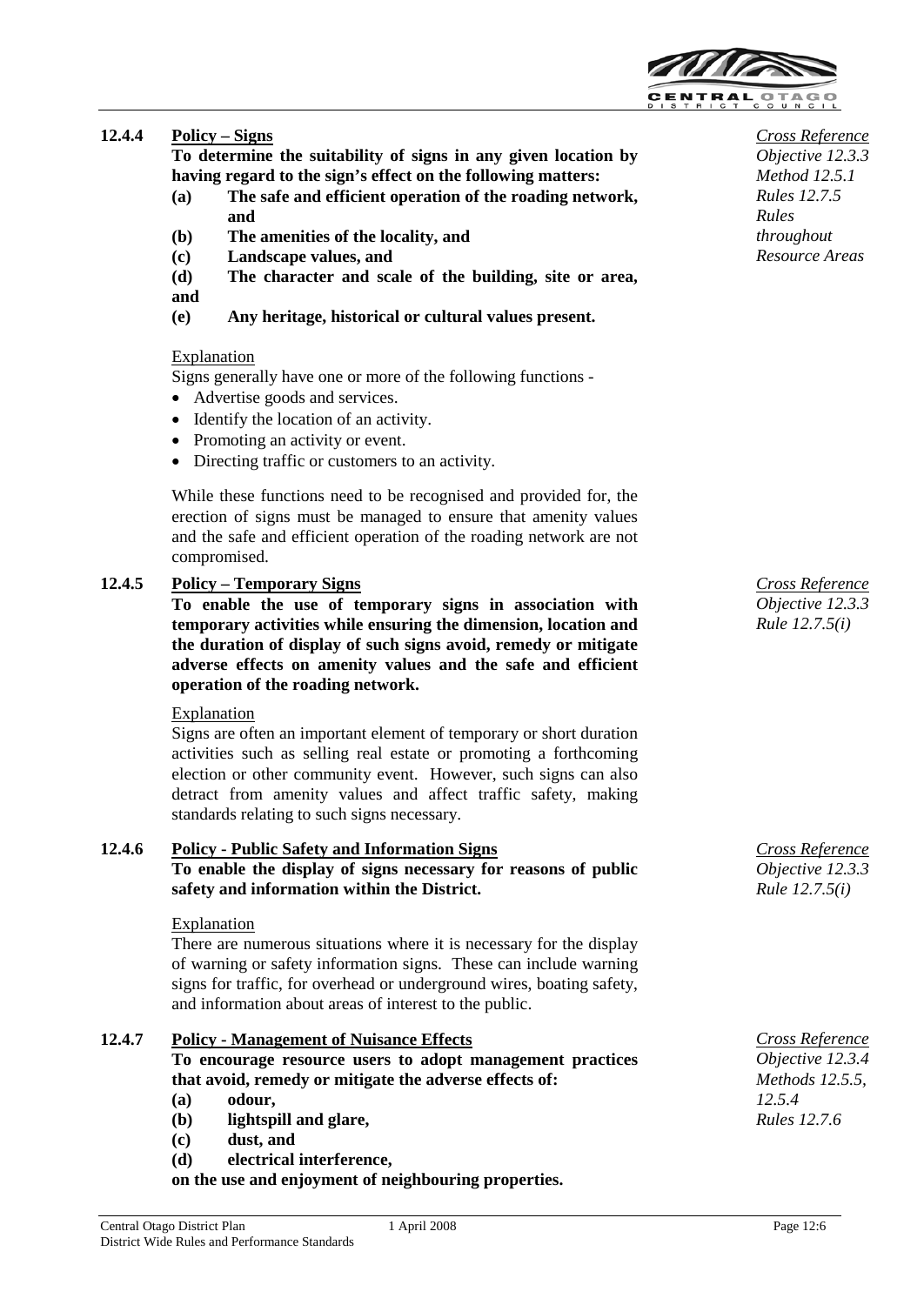

### Explanation

These effects have potential to create a nuisance problem for adjoining properties if not managed correctly. Dust and odour emissions may also be subject to Regional Council controls.

## **12.4.8 Policy – Derelict Sites and Buildings**

**To ensure that measures are taken to avoid, remedy or mitigate any significant adverse effects on public safety and amenity values that may occur when sites, works and buildings are left unfinished or dilapidated, while allowing the retention of ruins, artefacts and old cottages that form part of the heritage landscape of Central Otago.**

#### Explanation

Untidy sites, buildings or works and buildings and sites that are dilapidated or unfinished have a negative impact on environmental quality (particularly in terms of the visual amenity values of neighbourhoods) and can be a risk to public safety if access is not restricted. This policy will ensure action is taken to prevent or remedy such occurrences while recognising the heritage and landscape values of the remnants of old cob and stone cottages and of artefacts such as gold workings and equipment that are part of the heritage fabric of Central Otago.

#### **12.4.9 Policy - Temporary Activities**

**To enable the operation of temporary activities that promote the social, economic and cultural wellbeing, and health and safety of the District's people and communities while ensuring that any adverse effects that exceed performance standards of the District Plan are of a short duration only.**

#### Explanation

This policy recognises the importance of temporary activities to the wellbeing and functioning of communities. However, it is acknowledged that these activities may not always comply with the relevant performance standards of the plan. Requiring resource consent for such activities is considered overly restrictive provided adverse effects are of short duration only, with no lasting impact.

### **12.4.10 Policy – Transmission Lines**

**The transmission network is of national significance and nearby activities are therefore to be managed to avoid adverse effects in terms of reverse sensitivity, in terms of compromising the operation, maintenance, upgrading and development of the transmission network and in terms of ensuring that activities that are particularly sensitive to the risks associated with transmission lines are not located in close proximity to those lines.**

#### Explanation

This policy is consistent with Policies 10 and 11 of the National Policy Statement on Electricity Transmission (NPSET) which came into effect on 10 April 2008.

*Cross Reference Objective 12.3.5 Method 12.5.6*

*Cross Reference Objective 12.3.6 Rules 12.7.4(iii), 12.7.5(i) Rules throughout Resource Areas*

*Cross Reference Rule 12.7.8 & Rule 4.7.6A(g)*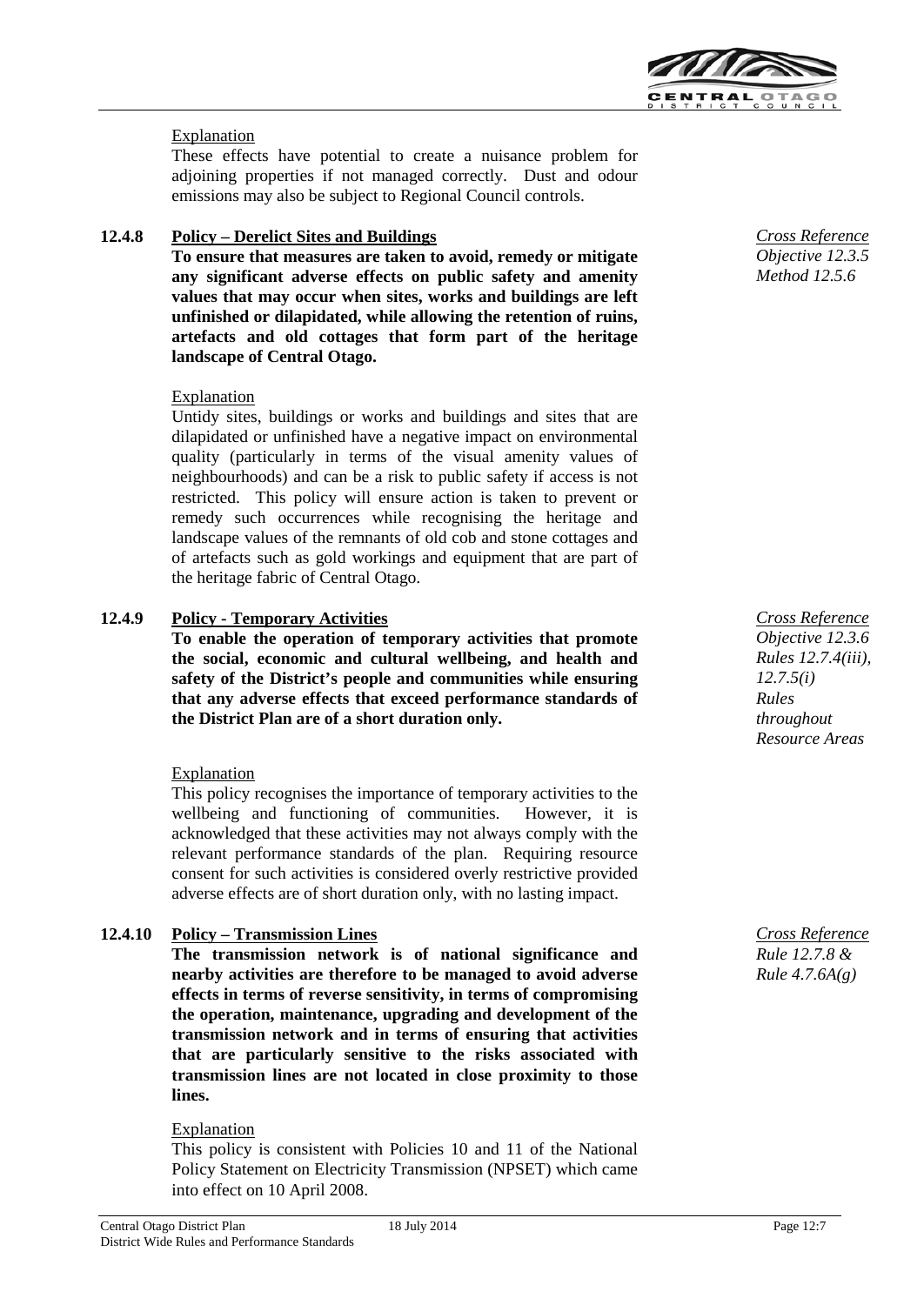

## **12.5 METHODS OF IMPLEMENTATION**

#### **12.5.1 Promotion of Guidelines for Signs**

In order to maintain and enhance the amenity values of the District particularly within Business or Industrial Resource Areas, Council encourages the use of the following guidelines when erecting signs:

- Signs should be designed and finished in colours that are appropriate to the scale and architecture of the buildings to which they are affixed, and to their adjoining streetscape.
- Signs should not be placed on the decorative forms or mouldings of buildings, dominate facades or conceal windows or architectural features.
- Where possible and practical, signs on adjacent buildings should be coordinated, particularly in regard to alignment.
- Signs should not project above parapet lines or be constructed so as to obscure views of landforms or buildings which contribute to the amenity values of the local environment.

The following questions should be asked:

- 1. Do you need a sign?
- 2. Does the sign:
	- Conform to the desired environmental outcomes for the resource area?
	- Complement the character of the landscape?
	- Complement the character and scale of the building, site or area?
	- Rationalise or reduce the number of existing signs?
	- Adversely affect traffic safety?

The following design factors should be considered. These include the:

- Number of existing signs on the site subject to application.
- Placement (ie. visibility).
- Dimensions, scale, shape and colour, including lettering size.
- Materials, construction details (eg means of attachment).
- Purpose of sign (ie. identification, directional, general advertising).
- Concise messages.
- Conflict or confusion with official signs.
- Reflectivity.
- Means of illumination.
- Provision of services, such as electricity, to the sign.
- Durability.
- Maintenance requirements.

#### Reason

*It is not appropriate to be overly restrictive in respect of signs in Business or Industrial Resource Areas. It is recognised, however,*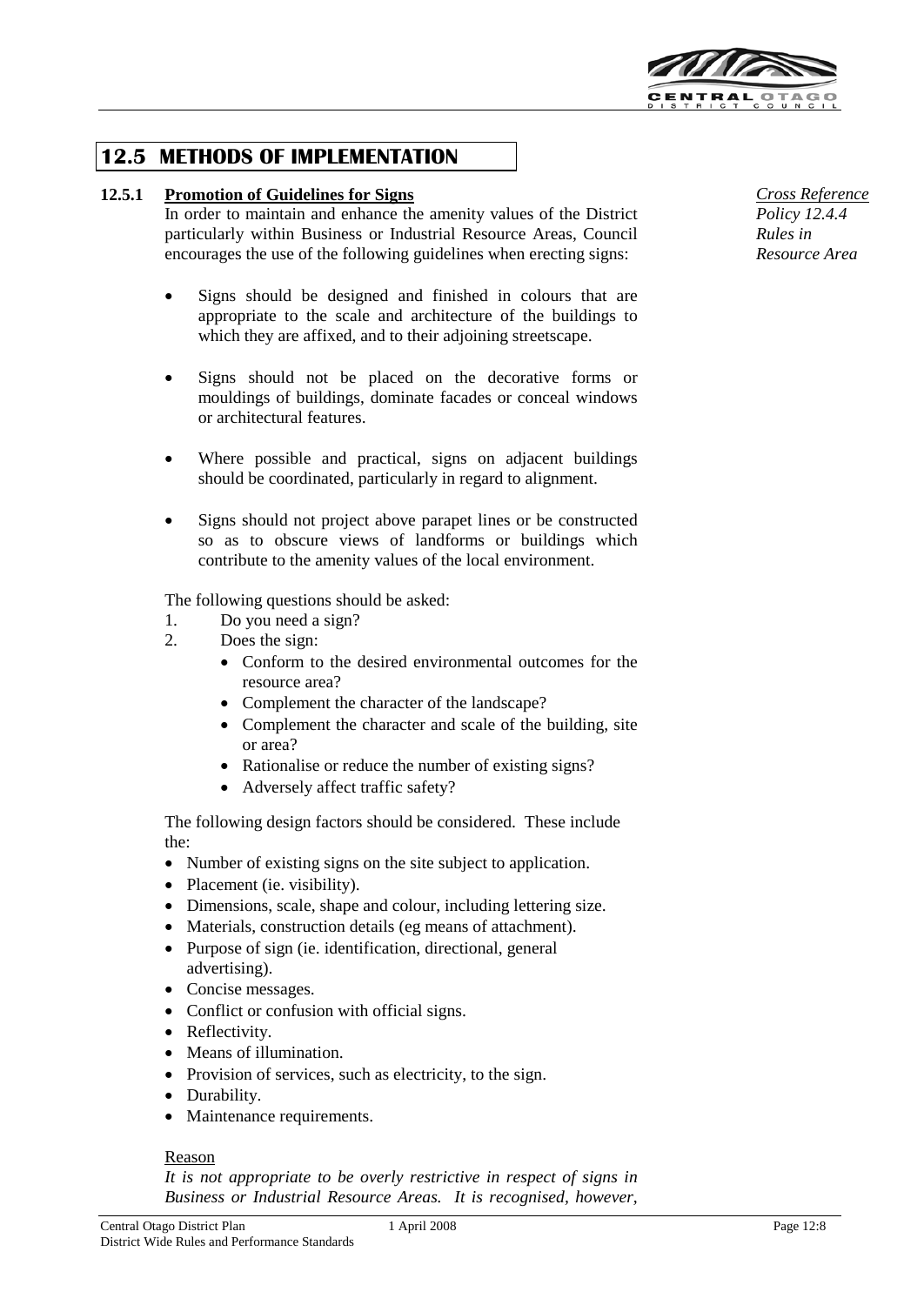

*that signs can have a significant impact on the cohesiveness and attractiveness of the District's urban areas. It is intended that these guidelines will assist people in maintaining and enhancing the amenity values of the urban areas. The Council will give consideration to preparing a pamphlet on design guidelines for signs in the future.*

### **12.5.2 Noise – General Responsibilities**

Every occupier of land and every person carrying out an activity on land or water, is required by the Act to adopt the best practicable option to ensure emission of noise from that activity does not exceed a reasonable level.

Where Council is of the opinion that there is excessive noise in terms of sections 326 and 327 of the Act, Council may exercise the powers available under those sections.

#### Reason

*Section 16 of the Act imposes a duty on people to avoid creating unreasonable noise. It is appropriate to note the provisions of sections 16, 326 and 327 of the Act in the plan to draw attention to all persons' responsibilities in terms of noise generation.*

#### **12.5.3 Classification of the Roading Network**

Schedule 19.7 identifies the roading classification adopted in the plan. Access standards to public roads will be determined by the classification of roads.

#### Reason

*The adoption of a roading classification will assist resource users and the Council in assessing the impact that an activity may have on the safe and efficient operation of the roading network. Road classification also determines the appropriate standard of construction for an access in terms of Rule 12.7.1.*

#### **12.5.4 Electrical Interference**

All resource users are expected to manage and control their activities to ensure that there is no discernible electrical interference with radio, TV, telecommunication signals, or any other electronic equipment.

Electrical interference is subject to the Radio Communications Act 1989, the Radio Communications (Radio) Regulations 1993 and the Radio Communications Interference Notice 1993. This legislation is administered by the Communications Division of the Ministry of Commerce and approvals may be required from this body in respect of activities that may generate electrical interference. Where electrical interference is occurring discussion between affected parties, abatement notice procedures (section 322 of the Act) or enforcement order provisions (section 314 of the Act) may be utilised to stop or control adverse effects of the activity.

#### Reason

*Electrical interference with electronic equipment is a nuisance that can be avoided by the use of proper equipment and appropriate maintenance.*



*Cross Reference Policy 12.4.1*

*Cross Reference Policy 12.4.7*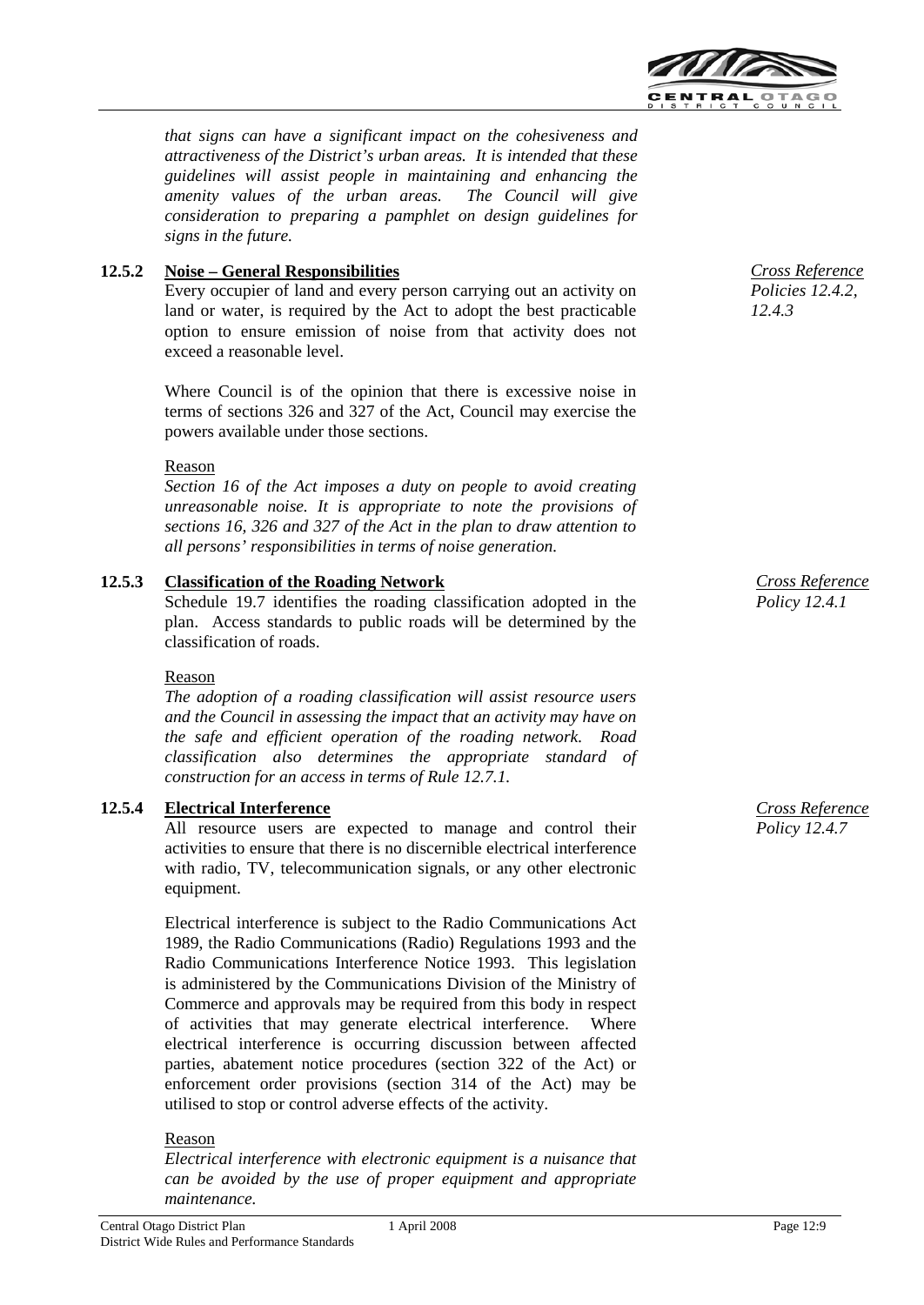

#### **12.5.5 Odour and Dust**

Resource users are expected to manage and control their activities to keep dust generation to a minimum (having regard to the particular operational requirements or characteristics of the activity) and to adopt the best practicable option in respect of odour being discernible beyond the boundaries of the site.

It should be noted that activities that emit odour and dust may require resource consent from the Otago Regional Council. The District Council also has the ability to utilise the abatement (section 322) and enforcement (section 314) provisions of the Act and the provisions of the Health Act where odour is or becomes a nuisance.

Odour and dust emissions may also be subject to control through conditions of resource consents.

#### Reason

*Odour and dust can adversely affect the use and enjoyment of neighbouring properties. Those who create odour or dust should be responsible for avoiding, remedying or mitigating such effects.*

## **12.5.6 External Appearance of Land and Buildings**

or

(a) In carrying out any activity permitted under this plan, or by a resource consent granted under this plan, persons are expected to ensure that:

- (i) No structure, sign, excavation, storage of materials, or other works,
- (ii) No land or activity ancillary to the use of the site,

is left without significant physical progress towards completion of the work, or allowed to become dilapidated or be allowed to deteriorate to such a condition that would detract from the visual amenity values of the neighbourhood it is located in or have an adverse effect on the environment. This method will not normally apply to remnants of old cob and stone cottages, ruins, gold workings and heritage artefacts that have heritage landscape values.

Where any building, operation or storage of material does fall into disrepair or is adversely affecting the environment (which includes amenity values) the Council may utilise its powers to issue an abatement notice pursuant to section 322 of the Act which can require a person to cease an activity or do something to remedy the situation.

#### (b) Glare from buildings.

Resource users should ensure that no buildings are constructed, and/or left unfinished, and/or clad in any protective material or cover which could reflect sufficient light to detract from the amenities of the neighbourhood, cause significant discomfort to residents in the locality or detract from traffic safety.

*Cross Reference Policy 12.4.7*

*Cross Reference Policy 12.4.8*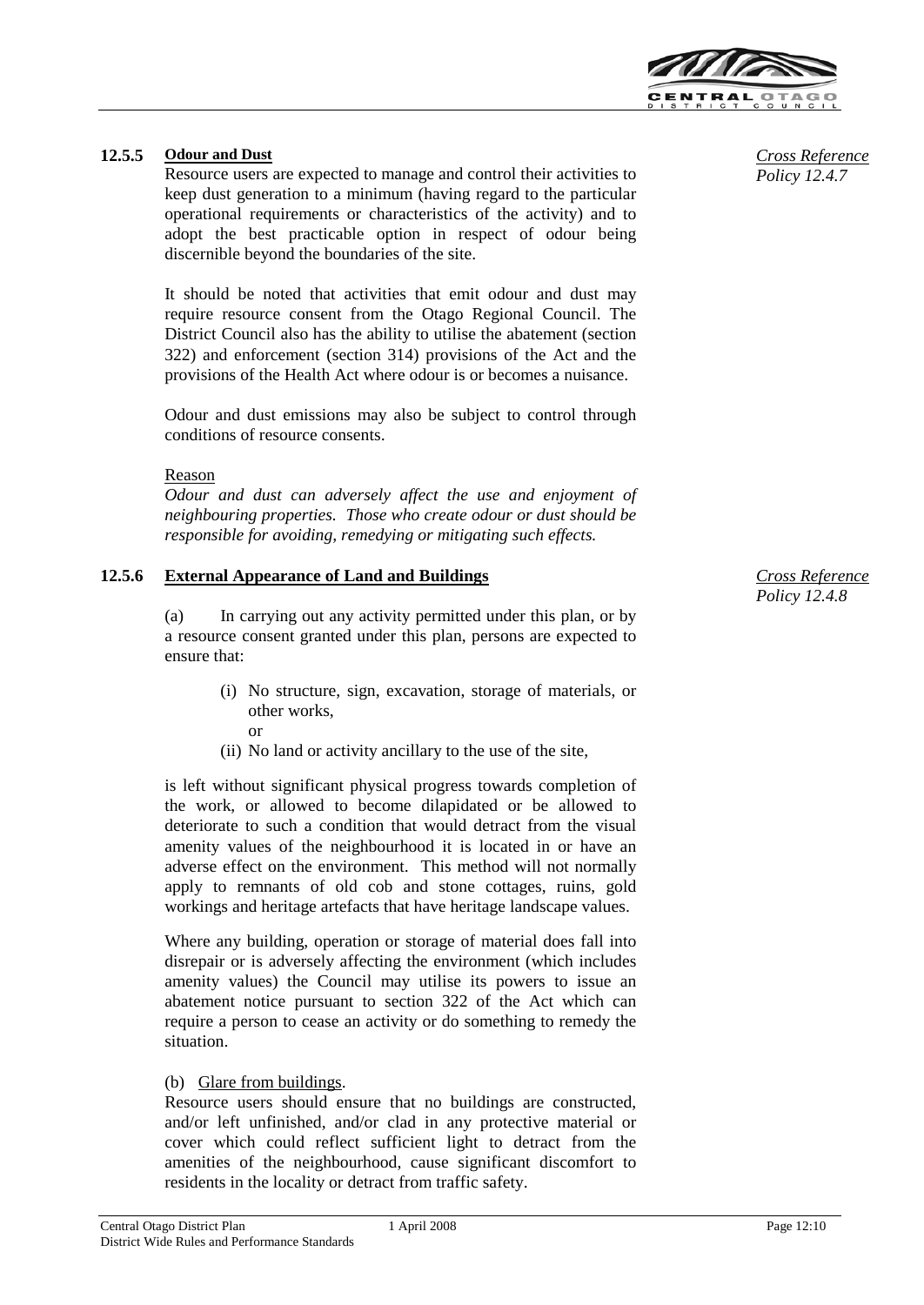

### Reason

*The external appearance of buildings and sites can have a significant effect on amenity values but is a difficult area to regulate with rules. This method highlights the issue and identifies it as a matter which may be subject to Council utilising the enforcement provisions of the Act. It should be noted that what is likely to have an adverse effect on the environment may be a matter for the Enforcement Officer to determine. (See section 322 of the Act).*

## **12.5.7 Rules**

To develop rules to maintain and enhance amenity values and to avoid, remedy or mitigate the adverse effects of activities on the environment.

#### Reason

*A wide range of methods have been considered to address the issues identified in this section including education and guidelines. In some instances the adverse effects of activities are such that some form of direct control is needed. Rules are the appropriate option in these situations as they are the only methods that can be readily enforced.*

*Cross Reference Policies 12.4.1 to 12.4.7*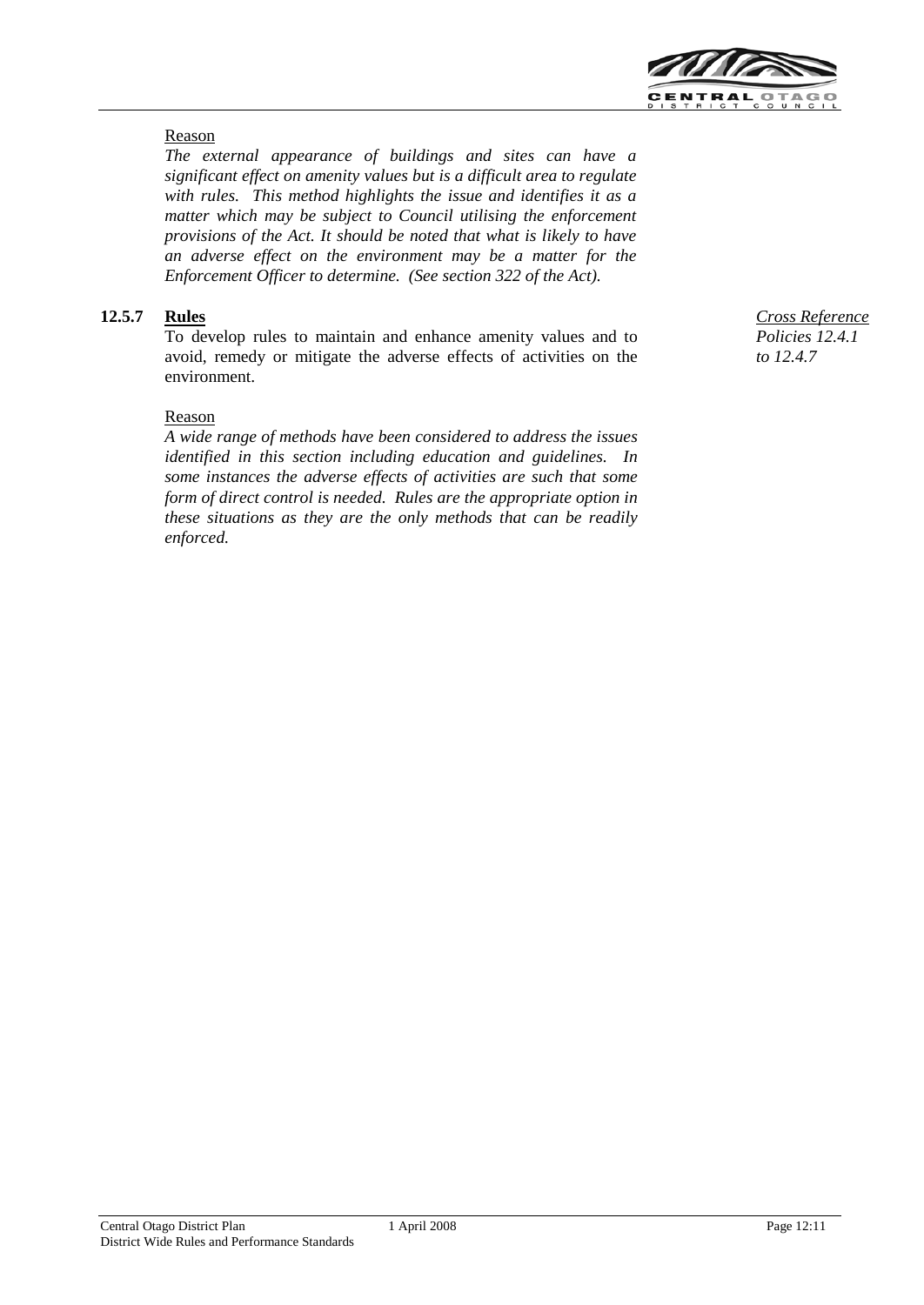

## **12.6 PRINCIPAL REASONS FOR ADOPTING OBJECTIVES, POLICIES AND METHODS**

The issues addressed in Section 12 of this plan have implications in respect of the following:

- Safety and efficiency of the roading network.
- Health and wellbeing of people and communities.
- Visual amenity values of the District.
- Environmental quality of communities.

The objectives, policies and methods contained within this section are adopted to ensure that adverse effects on these values are avoided, remedied, or mitigated. They also give clear guidance to resource users as to what is required when undertaking land use activities within the District.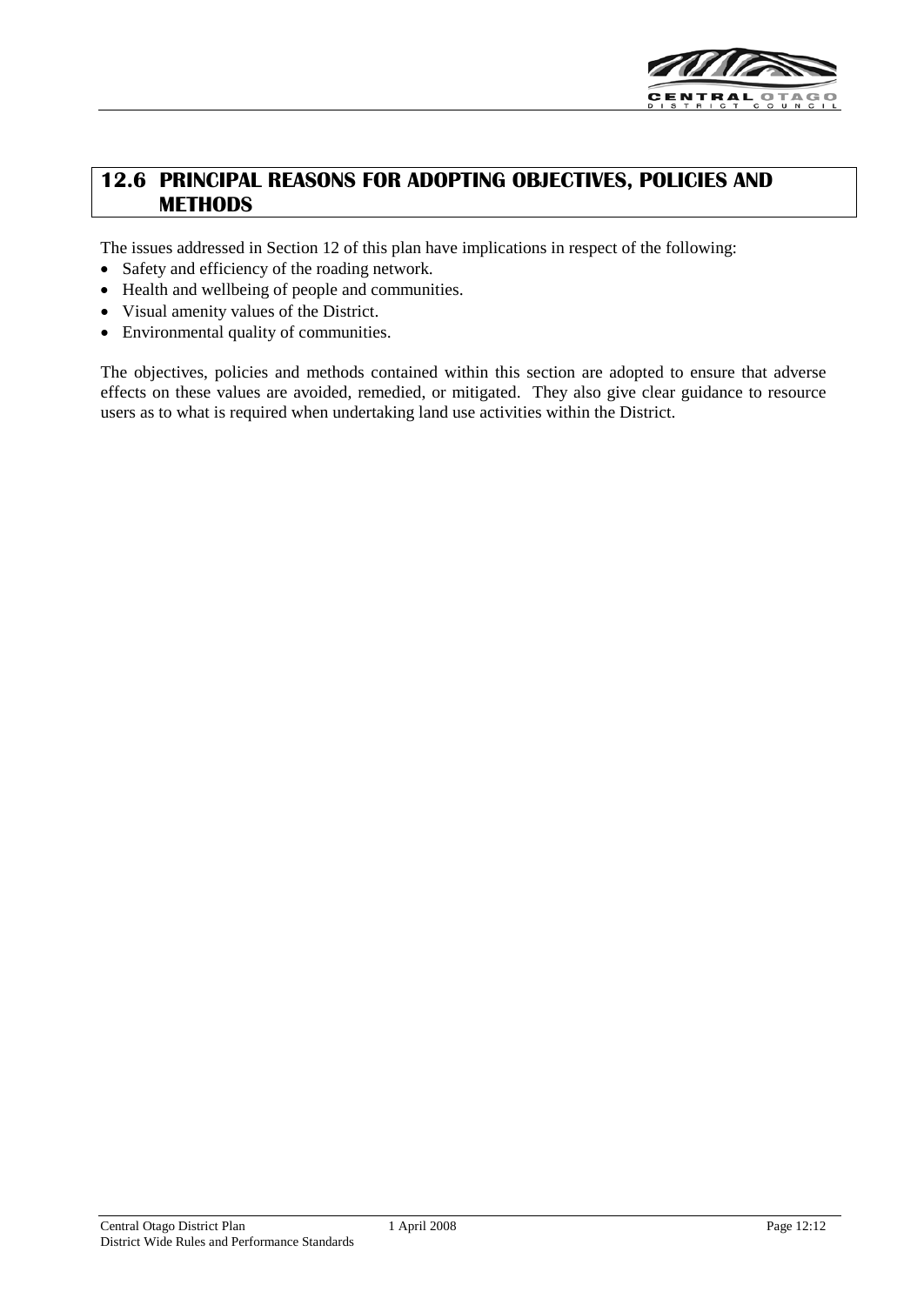

## **12.7 RULES**

Note: In considering a resource consent application under rules in this Plan, in the absence of specific policy in this Plan the Council may have regard to other policies related to assessment matters, including relevant policies in the Regional Policy Statement for Otago, and regional plans.

Any activity or development undertaken within the District (excluding those subject to Rules 5.7.1(ii) and 13.7.4) must comply with rules contained in Section 12 as well as the rules that apply to each specific resource area.

## **12.7.1 ACCESS STANDARDS FROM ROADS**

Access to and from roads is a permitted activity provided it is in accordance with the following standards:

*Cross Reference Policy 12.4.1*

### **(i) Construction and Maintenance**

All vehicular accesses from a road shall be designed, constructed and maintained to ensure that:

- 1. They are able to be used in all weather conditions.
- 2. They have no adverse impact upon road drainage systems.
- 3. Stormwater and detritus (including gravel and silt) do not migrate on to the road.
- 4. They intersect with the property boundary within 15 degrees of a right angle.

Note: Transit New Zealand has control of access to Limited Access Roads that are State highways. Design and construction of access to State highways must be in accordance with Transit New Zealand standards.

### **(ii) Sight distances**

Clear visibility along the road in both directions from intersections and vehicular access shall comply with Table 12.1.

**Table 12.1 Sight Distances (Source "Guidelines for Visibility at Driveways "Land Transport Safety Authority - Publication No. 6 and Transit New Zealand Planning Policy Manual Appendix 4B" : [Rounded]). See also Figure 12.1 (page 12:31).**

| <b>Minimum Sight Distance from Access/Intersection</b> |                    |                        |                       |  |  |  |
|--------------------------------------------------------|--------------------|------------------------|-----------------------|--|--|--|
| <b>Speed</b>                                           |                    |                        |                       |  |  |  |
| Limit or                                               |                    | Sight Distance (m) per |                       |  |  |  |
| 85 <sup>th</sup>                                       |                    | road classification    |                       |  |  |  |
| <b>Percentile</b>                                      |                    |                        |                       |  |  |  |
| <b>Speed</b>                                           |                    |                        |                       |  |  |  |
| <b>Speed</b>                                           | Rural &            | <b>Rural</b>           | Rural & Urban         |  |  |  |
| (km/h)                                                 | <b>Urban Local</b> | <b>Collector</b>       | <b>State highways</b> |  |  |  |
|                                                        | <b>Roads</b>       | Road                   | and Arterial          |  |  |  |
|                                                        |                    |                        | Roads                 |  |  |  |
| 50                                                     | 40                 | 45                     | 110                   |  |  |  |
| 60                                                     | 55                 | 65                     | 140                   |  |  |  |
| 70                                                     | 85                 | 85                     | 170                   |  |  |  |
| 80                                                     | 105                | 105                    | 200                   |  |  |  |
| 100                                                    | 160                | 160                    | 280                   |  |  |  |

Note: See Schedule 19.7 for Roading Classification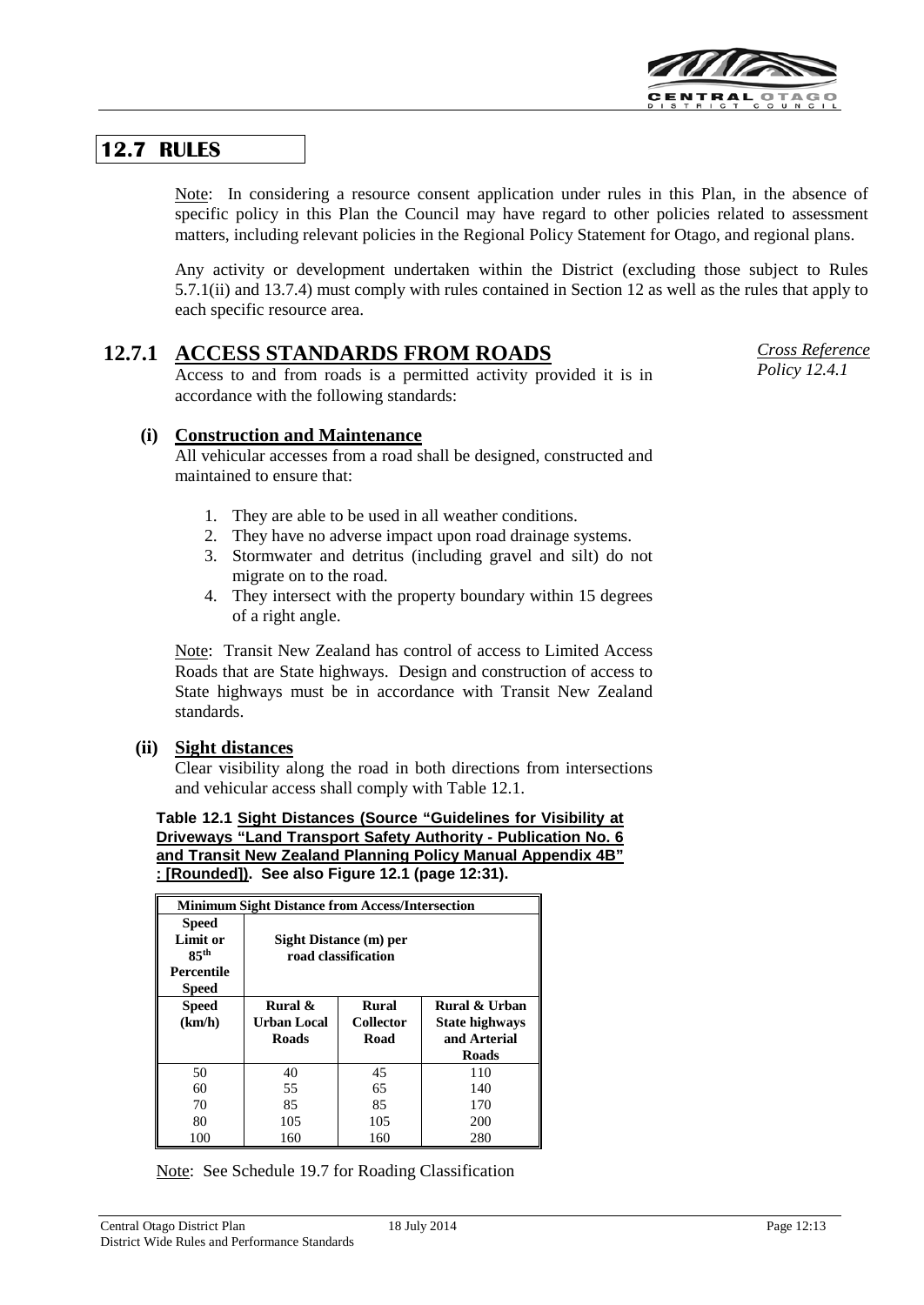

### **(iii) Access to Rural State highways and Arterial Roads**

In addition to the requirements of (i) and (ii) above design and construction of access to rural State highways and arterial roads shall comply with the following standards:

- **(a)** The access shall be sealed to the same standard as the adjacent road carriageway.
- **(b)** Where the speed limit is 100 kph, spacing between accesses shall be not less than 200 metres (regardless of the side of road on which they are located), and no vehicle access shall be constructed within 100 metres of road intersections AND spacing between intersections (ie road intersections) shall be not less than 800 metres.
- **(c)** Except as provided for in (d) below, width of vehicular access ways at the property boundary are to be no greater than 6 metres.
- **(d)** Heavy vehicular accesses shall be designed and constructed  $t^{\Omega}$ 
	- i) A minimum width of nine metres.
	- ii) Carry the volume and weight of traffic likely to use the access.
	- iii) Ensure heavy vehicles do not have to cross the road centre line when making a left turn.
	- iv) Ensure the surface is constructed to the same standard as the adjacent road carriageway.
	- v) Have sufficient width to accommodate the swept path of the largest vehicle anticipated to use it.
- **(e)** Driveways shall not be parallel to and level with roads within 20 metres of the road reserve.
- **(f)** Figures 12.2 and 12.3 on pages 12:32 and 12:33 establish the minimum design standards for access determined by activity type.
- **(g)** Access to State highways shall be to Transit New Zealand design specifications.

## **(iv) Access to Rural Collector Roads**

In addition to the requirements of (i) and (ii) above, the design and construction of access to rural collector roads shall comply with the following standards:

- **(a)** Access for residential activities shall conform with the standards set out in Figure 12.4 on page 12:34.
- **(b)** Access for non-residential activities shall conform with the standards set out in Figure 12.5 on page 12:34.
- **(c)** Access distance from any road intersection for activities that attract a low level of vehicles (30 or less vehicle movements equivalent per day) shall be not less than 30 metres.
- **(d)** Access distance from any road intersection for activities that attract a high level of vehicles (more than 30 vehicle movements equivalent per day) shall be not less than 60 metres.

## **(v) Access to Rural Local Roads**

In addition to the requirements of (i) and (ii) above, design and construction of access to rural local roads shall comply with the following:

*See Schedule 19.7*

*See Schedule 19.7*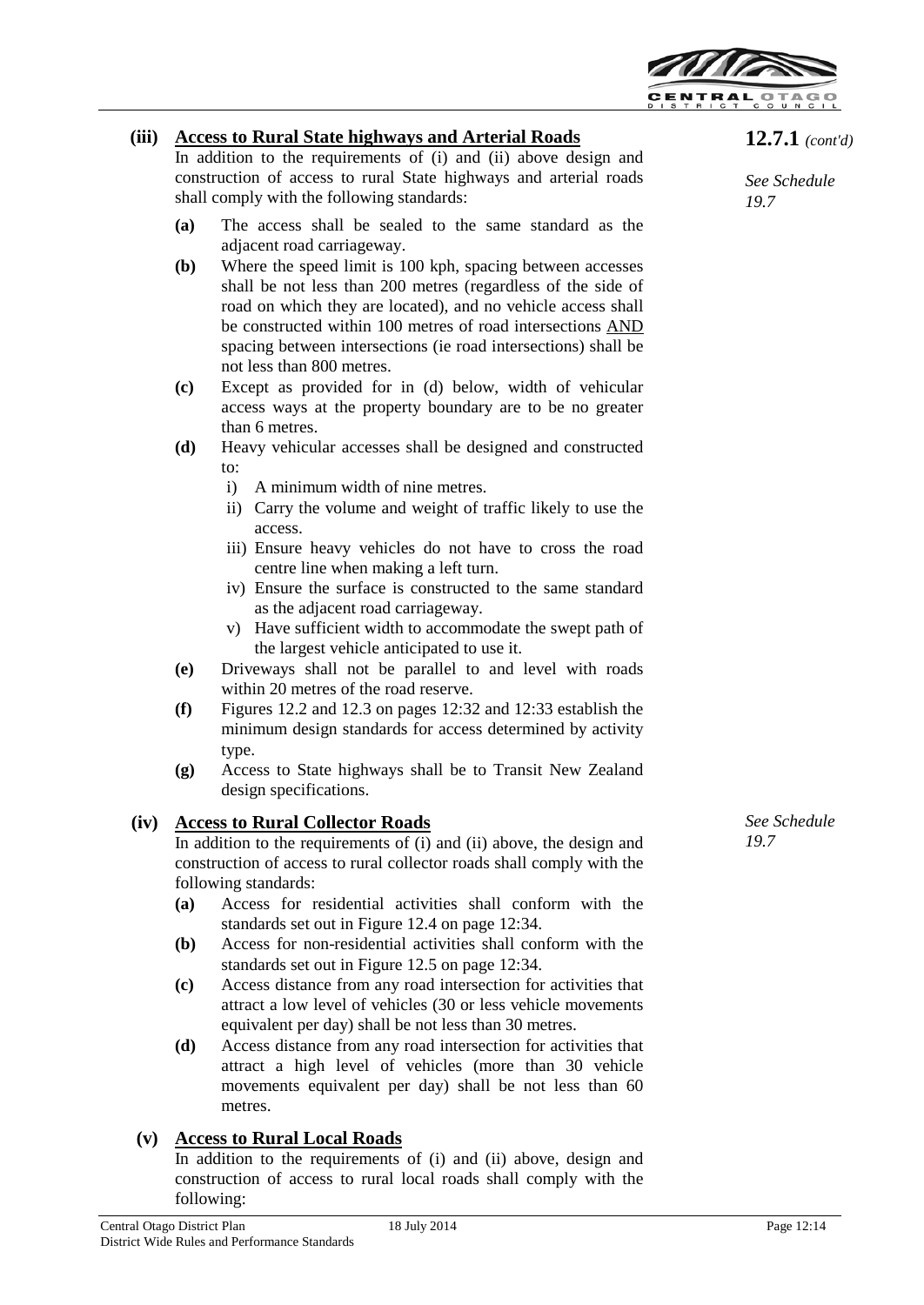

- **(a)** Access distance from any road intersection for activities that attract a low level of traffic (30 or less vehicle movements equivalent per day) shall be not less than 30 metres.
- **(b)** Access distance from any road intersection for activities that attract a high level of traffic (more than 30 vehicle movements equivalent per day) shall be not less than 60 metres.

#### **(vi) Access to Urban State highways and Urban Arterial Roads** In addition to the requirements of (i) and (ii) above, design and construction of access to urban State highways and urban arterial roads shall comply with the following standards:

- **(a)** The access shall be sealed to the same standard as the adjacent road carriageway.
- **(b)** The vehicle crossing shall intersect with the road reserve boundary at an angle between 45 degrees and 90 degrees.
- **(c)** For activities that attract a low level of vehicles (30 or less vehicle movements equivalent per day) the width of the crossing measured at the property boundary shall not be greater than 3.5 metres.
- **(d)** For activities that attract a high level of vehicles (more than 30 vehicle movements equivalent per day) the width of the crossing measured at the property boundary shall be as follows:

- between 3.5 and 6.0 for a one way operation or

- between 6.0 and 9.0 metres for a two way operation.
- **(e)** No access for residential activities shall be constructed within 7.5 metres of the road reserve boundary of a road intersection.
- **(f)** Access shall be constructed in accordance with the standards set out in Figure 12.6 on page 12:35.

### **(vii) Access to Urban Local Roads**

In addition to the requirements of (i) and (ii) above, design and construction of access to urban local roads shall comply with the following:

- **(a)** The access shall be sealed where the adjacent road carriageway is sealed.
- **(b)** The access distance from any intersection with an urban State highway or arterial roads shall be not less than a minimum of 15 metres.

## **(viii) Breach of Standards**

Any activity that does not comply with the standards stated in Rule 12.7.1(i)-(vii) shall be considered as a discretionary (restricted) activity.

Council shall restrict the exercise of discretion to the safe and efficient operation of the affected road, having regard to:

- (a) The intensity and duration of the activity.
- (b) The classification and use of the road.

Unless Council determines otherwise on the basis of safety concerns, written consent of affected parties need not be received and applications may not be notified. However, where the activity affects a State highway, Transit New Zealand's written approval will be required in order for an application to not be notified.

**12.7.1(v)** *(cont'd)*

*See Schedule 19.7*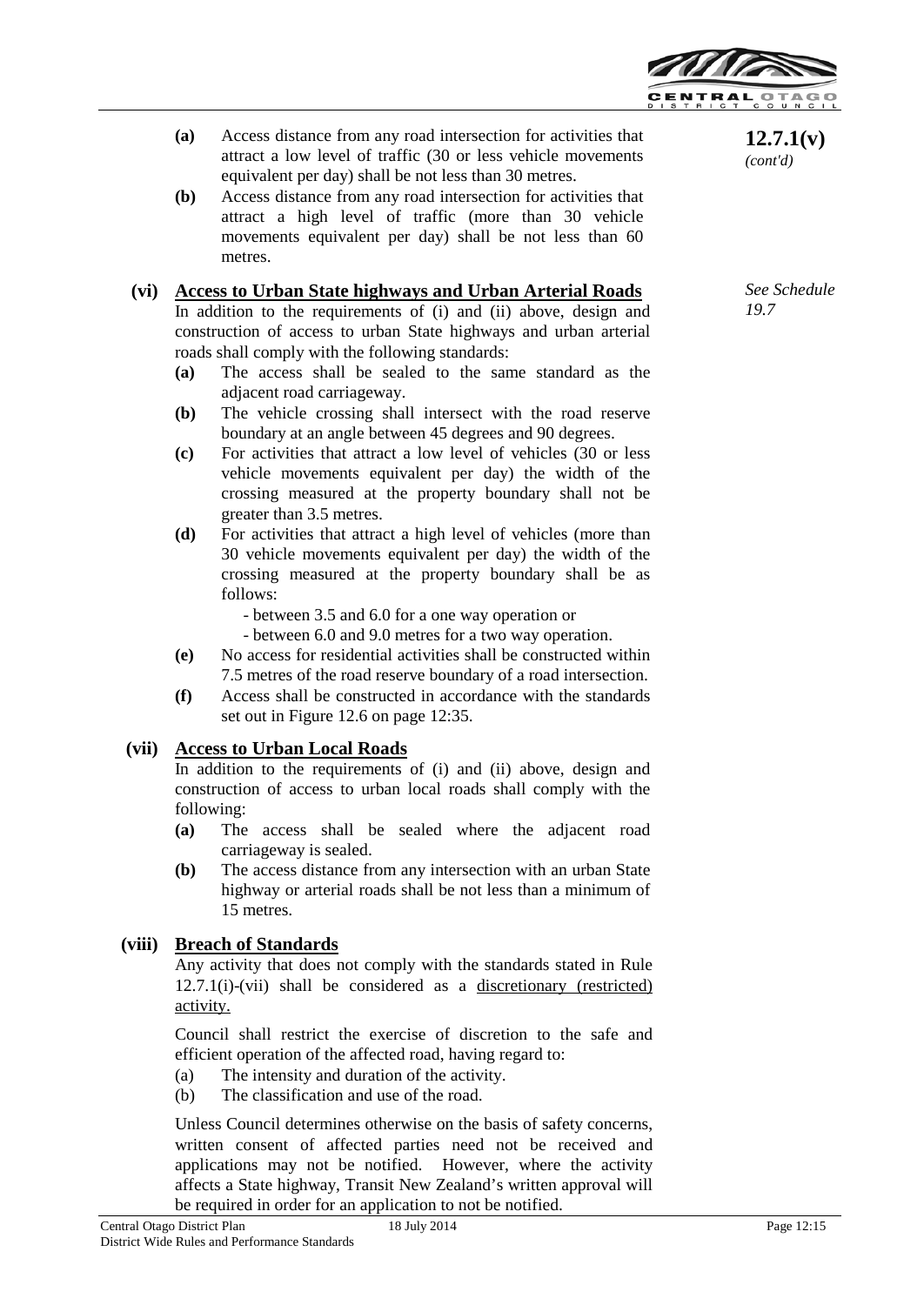

#### *Reason*

*Development alongside of the roading network may reduce the safety and efficiency levels of the road. Performance standards have been developed by Transit NZ and the Land Transport Safety Authority to ensure safety and efficiency levels are not compromised. These standards have been used as the basis for control, although in some instances they have been modified to suit local conditions. Refer to "Planning for a Safe and Efficient State Highway Network Under the Resource Management Act 1991" Transit NZ, 1994.*

## **12.7.2 PARKING**

- Every activity shall make sufficient provision for vehicular parking in accordance with Table 12.3 (page 12:30) and the minimum dimensions stated in Figures 12.7 and 12.8 on pages 12:36 and 12:37 other than on roads provided that in the Business Resource Area no on-site parking is required except where the gross floor area of any building is  $300m^2$  or more. Vehicles shall not be required to undertake more than one reverse manoeuvre when manoeuvring out of any parking space to depart the site.
- **(ii)** Construction of parking areas to accommodate in excess of 3 carspaces including vehicle access and turning spaces, shall be constructed in accordance with the following standards;
	- (a) Parking areas shall be formed and sealed or otherwise constructed, so as not to create a dust nuisance or permit vehicles to carry deleterious materials such as mud, stone, chip or gravel onto the road or footpath.
	- (b) Stormwater originating from the parking areas shall be disposed of to an approved outfall either within the confines of the site or by pipe (of adequate diameter given the size of the parking area), to a road channel or stormwater drain.
	- (c) Traffic safety is to be ensured by:
		- 1. Vehicles using the parking area being prevented from entering or leaving the site except by the vehicle access and crossing provided.
		- 2. The parking area and turning spaces shall be laid out with sufficient manoeuvring space so that access can be obtained to the required parking space without the necessity for reversing onto or off the site.
		- 3. Any part of the parking area which cannot be used for the parking shall be landscaped.
	- (d) Privacy of neighbours is to be protected by ensuring that where the parking area adjoins a residential property, a solid fence, no less than 1.5 metres in height, shall be erected and maintained by the developing owner provided that the height of the fence shall be reduced at access points to enable adequate visibility on adjoining roads.

## **12.7.1(vii)**

*(cont'd)*

*Cross Reference Policy 12.4.1*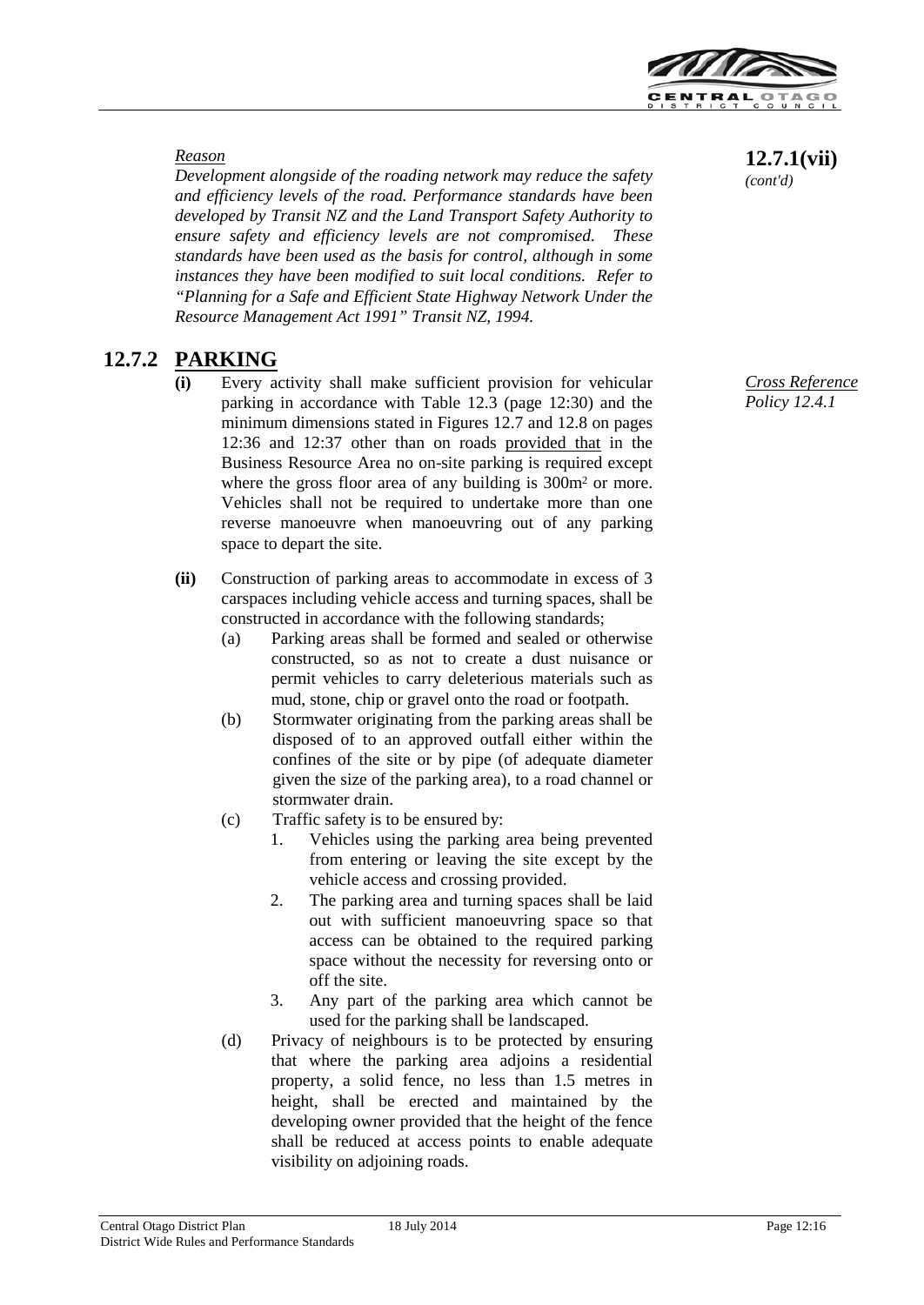

- (e) Queuing space is to be provided within the site for vehicles entering or leaving a private or public carpark on the following basis:
	- 1. No less than 6 metres length in both directions for carparks of 20-100 car capacity.
	- 2. No less than 15 metres length in both directions for carparks of greater than 100 car capacity.
- (f) Any lighting associated with the parking area shall be directed to avoid adverse effects on adjoining properties or roads.
- (g) All areas of carparking in excess of 100m2 shall provide a strip of not less than 1.5 metres in width adjacent to any boundary that is not built up to except where a solid fence has been erected.
- (h) The strip referred to in (g) shall not be paved and shall create the opportunity for landscaping to provide visual enhancement or screening. Landscaping shall not impede traffic visibility and shall be maintained in a healthy and tidy condition at all times.

#### **(iii) Breach of Standard**

Any activity that does not comply with the standards stated in Rules 12.7.2(i) and (ii), and Table 12.3, will be considered as a discretionary (restricted) activity.

Council shall restrict the exercise of its discretion to the effect on the adjoining roading network, the effect on any heritage values of the site, or the area, and the amenity values of the neighbourhood.

In granting any resource consent Council may require a cash contribution in lieu of the provision for vehicular parking which will be determined on the basis of the actual cost of developing the required amount of parking required by Table 12.3 (including the cost of purchasing the land).

#### *Reason*

*Large scale developments tend to attract a high number of visitors and/or employ a large number of people thereby increasing pressure on parking in the neighbourhood. To reduce the impact on the safety and efficiency of the roading network, off-street parking facilities of an appropriate standard are required.*

## **12.7.3 LOADING AND MANOEUVRING**

### **(i) Servicing Activities**

Where the loading and unloading of goods is an integral part of an activity, loading facilities are to be provided.

All such loading areas shall be so located that no vehicle or machinery engaged in any loading or unloading operation shall stand on or be required to manoeuvre on any part of the formed road or cause vehicles to reverse onto State highways or any other road nominated in the rules that apply to a particular Resource Area.

Design shall be appropriate to the type of vehicles that have occasion to visit the site.

**12.7.2(ii)** *(cont'd)*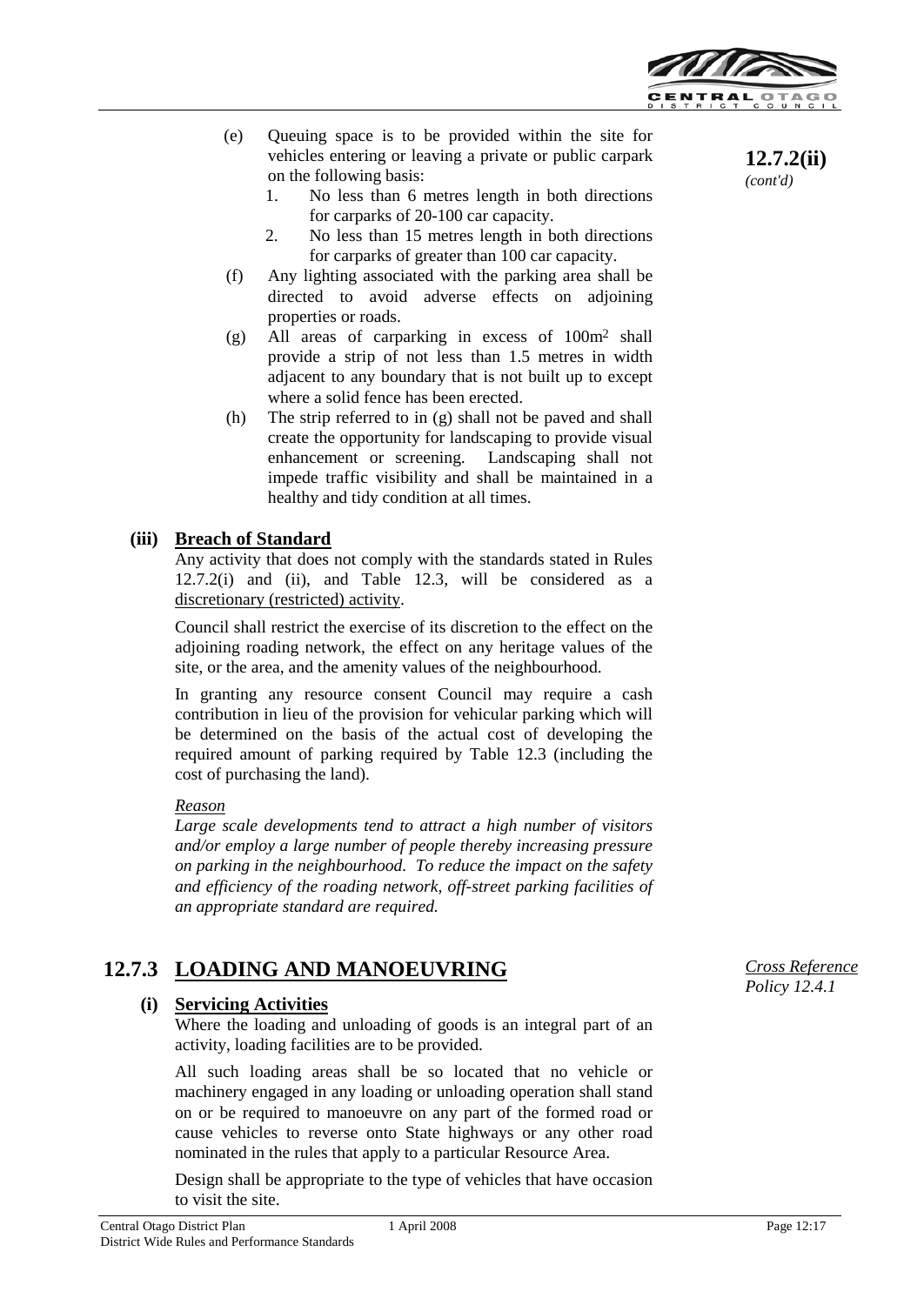

## **(ii) Breach of Standard**

Any activity that does not comply with the standards stated in Rule 12.7.3(i) will be considered as a discretionary (restricted) activity.

Council shall restrict the exercise of its discretion to:

- (a) The safe and efficient operation of the adjoining road having regard to:
	- 1. The configuration of the site.
	- 2. The size and intensity of the activity.
	- 3. The classification of the road and the use of the road.
- (b) The effect on amenity values of adjoining properties.

Any application for resource consent under this rule shall generally be considered without notification or the written consent of affected people, provided that where a State highway is affected the written approval of Transit New Zealand is required.

#### *Reason*

*The loading and manoeuvring of vehicles can have a major impact on the safety and efficiency of the roading network, and it is therefore imperative that loading activities are controlled on busy and important roads.*

## **12.7.4 NOISE**

## **(i) Measurement and Assessment of Noise**

Except where expressly provided elsewhere in this Plan, noise shall be measured in accordance with the provisions of NZS 6801:1991 *Measurement of Sound* and assessed in accordance with the provisions of NZS 6802:1991 *Assessment of Environmental Sound*. For the purposes of this Plan the following additional provisions shall limit the application of NZS 6802:1991.

- **(a)** Adjustments for special audible characteristics, if present, as provided for in clause 4.3 and 4.4 of the Standard, shall apply and will have the effect of imposing a numerical noise limit 5 dB more stringent that those  $L_{10}$  numerical limits stated in the plan.
- **(b)** Where measured noise levels are averaged as provided for in Clause 4.5 of the Standard, the  $L_{10}$  value shall be determined by an energy average (inverse logarithmic mean) of any four  $L_{10}$  measurement sample time intervals on the same day. Sample time intervals must include the sound of interest. The total measurement period should be representative of any variations in the character and range of sound levels for the noise of interest during any period of concern. Such a period may relate to a specific time of day when a noise is alleged to be a problem, or to a particular type of noise source. The total time interval over which measurements for the purpose of determining an average sound level are made shall not exceed four consecutive hours in any 24 hour period including night-time.

*Cross Reference Policies 12.4.2, 12.4.3*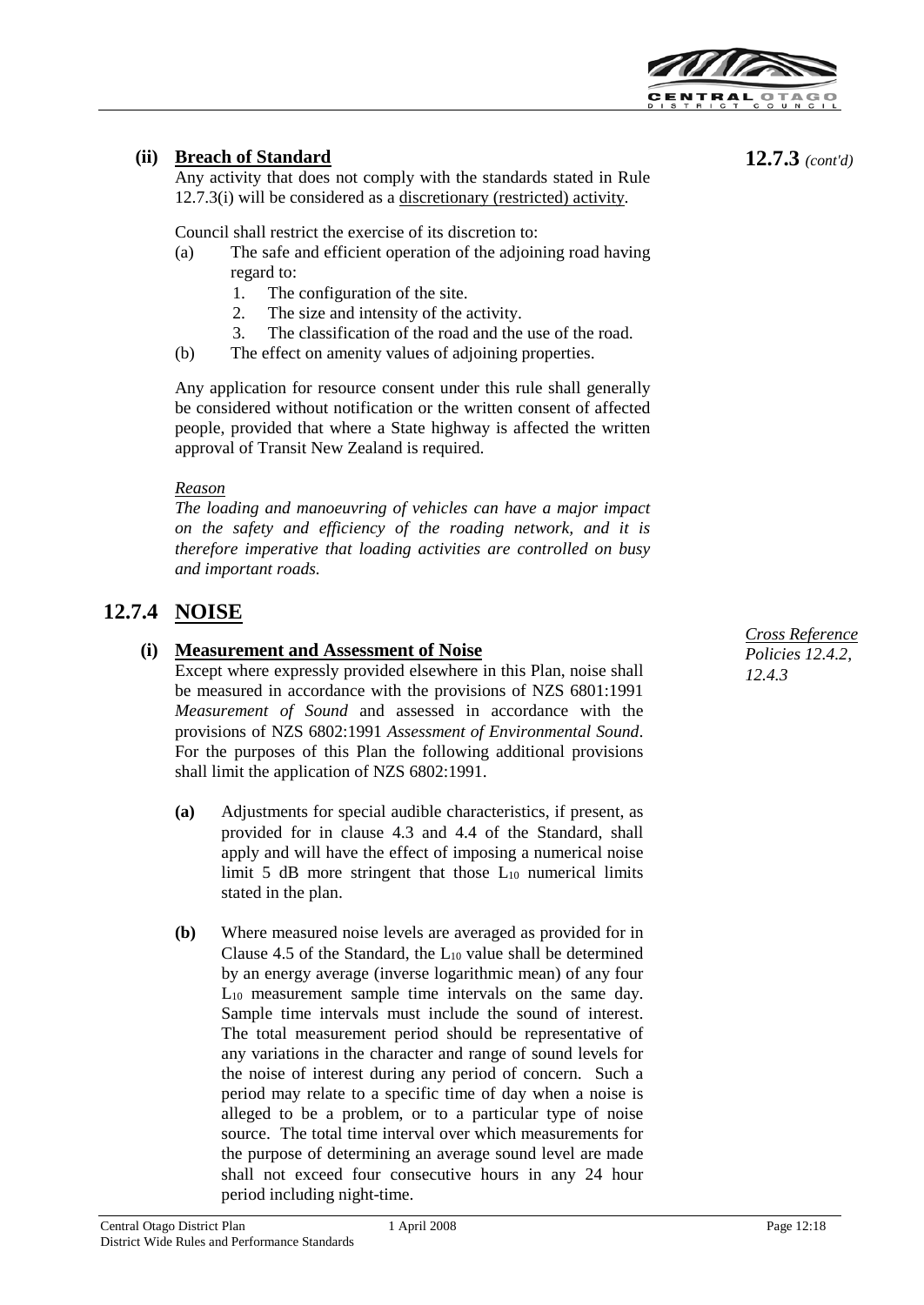

**(c)** Measurement time intervals as provided for in Clause 5.1 of the Standard shall be limited to 10-15 minutes excluding pause times. For steady noise received at a particular location, a period of two hours will usually be adequate if compliance monitoring is the purpose. Where the noise of interest is cyclic or occurs for time intervals less than 15 minutes in duration, the sample intervals may be less than 10-15 minutes excluding pause times and an average level shall be determined by the method described in (b) but at least ten events should be measured.

#### *Reason*

*Recognised noise assessment and measurement techniques are to be used to ensure that consistency and certainty is achieved.*

### **(ii) Construction Noise**

Construction noise within the district which is ancillary to the principal use of the site shall not exceed the recommended limits in and shall be measured and assessed in accordance with the provisions of NZS 6803P:1984 *The Measurement and Assessment of Noise from Construction, Maintenance, and Demolition Work.* Discretionary adjustments provided in Clause 6.1 shall be mandatory within the district.

Construction noise is permitted to occur only between the hours of 7:00am and 6:00pm within an urban area (as defined on page 18:11).

Any activity that does not comply with this rule shall be considered as a discretionary (restricted) activity. Council shall restrict the exercise of its discretion to the effect on the amenity values of the neighbourhood.

### *Reason*

*Construction site noise is often thought of as only a temporary inconvenience although major developments may take several years. Council considers that existing New Zealand Standards are adequate to control this activity. The abatement procedures for excessive noise are available where such noise creates a significant environmental problem.*

### **(iii) Exemptions**

Noise limits in any part of the plan shall not apply:

- **(i)** In any area to activities of a limited duration necessary for the production (but not processing) of primary products.
- **(ii)** In any part of the district where the noise source is a warning device used by emergency services.
- **(iii)** In any Residential Resource Area to activities of a normal domestic nature including recreational activities, such as sporting events, that do not involve powered motorsport, powered aviation, gunfire or amplified music.

*(cont'd)*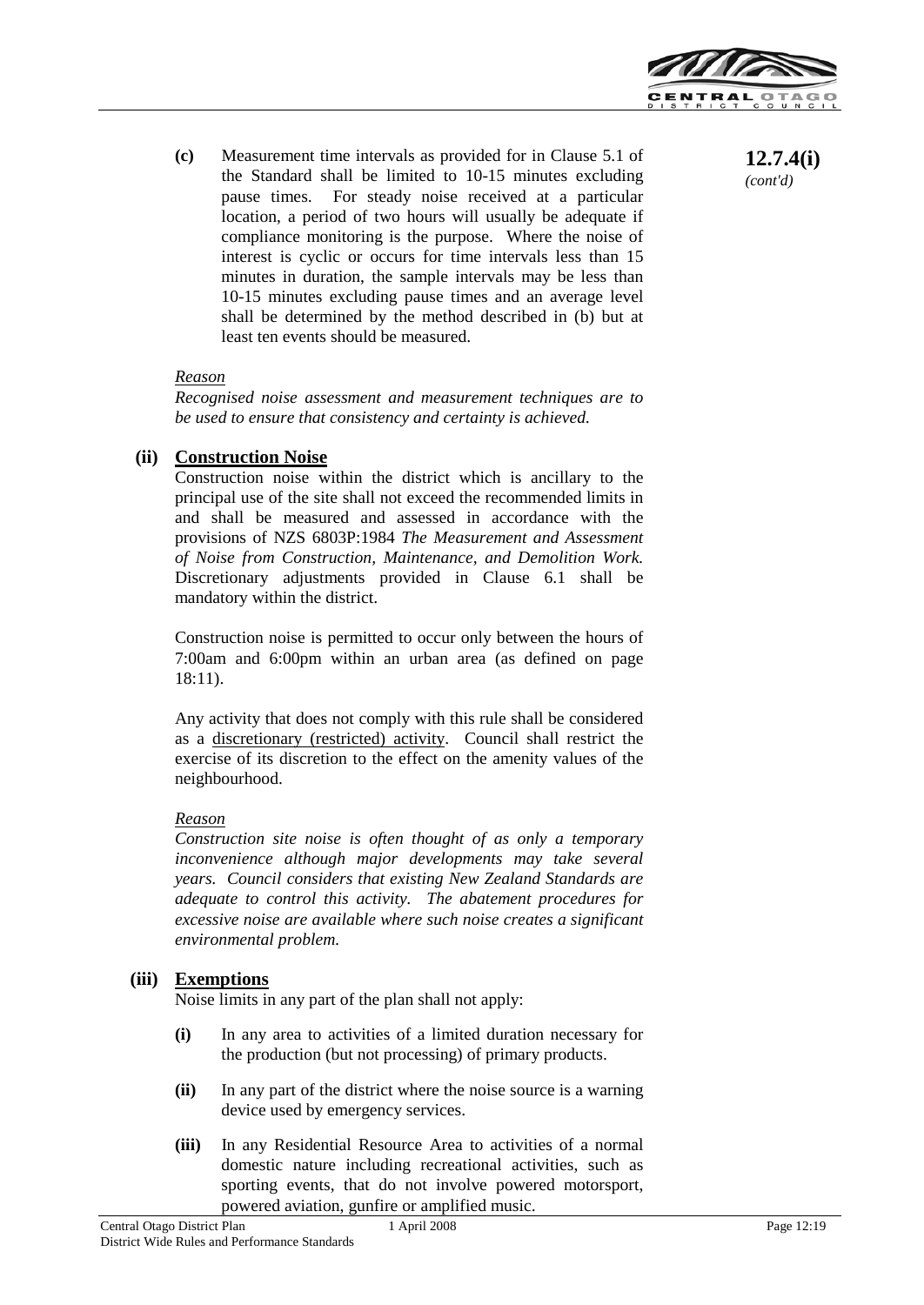

**12.7.4(iii)** *(cont'd)*

**(iv)** Where a carnival, show, display, field-day or exhibition with a duration less than five days occurs no more than four times in any period of a year.

**(v)** To other temporary activities.

- **(vi)** To temporary military training activities provided the following rules are complied with:
	- (a) Temporary military training activity shall be conducted so as to ensure the following noise limits in Table 12.1A below are not exceeded at any point within the notional boundary of any dwelling, residential institution, or educational facility within the district.

|                   |  |  |  |  | Table 12.1A Noise Limits for Temporary Military Training |  |
|-------------------|--|--|--|--|----------------------------------------------------------|--|
| <b>Activities</b> |  |  |  |  |                                                          |  |

| Time on any day           | $\mathbf{L}_{eq}$ (15 min) $\mathbf{dBA}$ | $L_{\text{max}}$ dBA |
|---------------------------|-------------------------------------------|----------------------|
| 0600-0730                 | 60                                        |                      |
| 0730-1800                 | 75                                        |                      |
| 1800-2000                 |                                           |                      |
| $2000-0600$ the following | 55                                        | 75                   |
| day                       |                                           |                      |

- (b) Provided the limits for impulsive noise arising from any use of explosives ammunition, or pyrotechnics at any time, shall not exceed 122 dBC (peak).
- (c) Provided also that the above noise limits shall not apply on up to two occasions in any period of 12 months where any exhibition or demonstration of military activities is open to the public and held between the hours of 10.00 am and 5.00 pm.

### **(iv) Blasting**

- **(a)** Vibration from any site due to blasting shall not exceed a peak particle velocity of 5mm/sec measured in the frequency range 3-12 Hz measured at any point within the notional boundary of any dwelling, residential institution or educational facility.
- **(b)** Airblast overpressure from blasting on any land or in water shall not exceed a peak sound pressure level of 115 dBC measured at any point within the notional boundary of any dwelling, residential institution or educational facility.

#### *Reason*

*Noise associated with temporary activities such as demolition or construction activities, carnivals, or shows are considered a short term phenomenon. While noise associated with these activities can sometimes be reasonably loud, it is generally sporadic and of short duration. Because of the short term nature of temporary activities, Council considers it overly restrictive to require applications for resource consent where the noise standards of the Resource Areas are not met. Furthermore, these activities are often conducted for the benefit of the community.*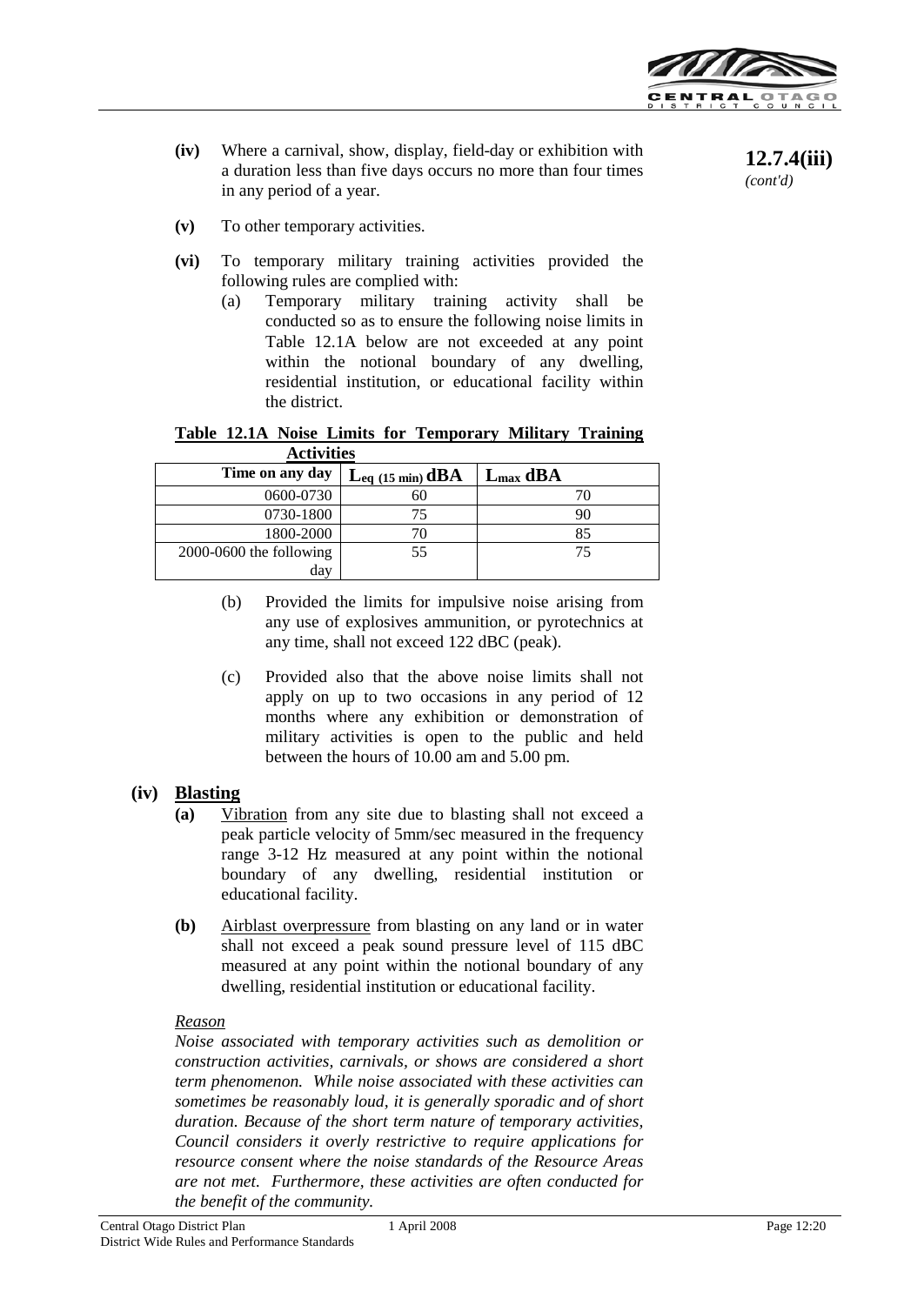

*Council also notes section 16 of the Act which imposes a general Council also notes section 16 of the Act which imposes a general* **12.7.4(iv)**<br>duty on people to avoid creating unreasonable levels of noise.  $(contd)$ 

## **12.7.5 SIGNS**

## **(i) Permitted Signs Throughout the District**

The following signs are a permitted activity throughout the District, and are not subject to Rule 12.7.5(v) (Standards and Conditions).

- **(a)** A sign not exceeding 1.1m² in area advertising the disposal of an individual allotment of land or premises on which it is located.
- **(b)** A sign not exceeding 3m² in area erected on a construction site for which a building consent has been issued or for a property development involving the sale of several allotments or premises. No such sign shall be displayed for a period exceeding the duration of the construction or sale period, and shall include only details of the project and the names of parties connected therewith.
- **(c)** Any sign erected to direct, control or warn traffic with its dimensions specified by Regulations, or any sign not exceeding 0.5m² in area serving to denote the name of the street, the number or name of the premises, or indicating the location or timetable or other details of any public utility or facility.
- **(d)** Any sign erected to display public safety information or to warn the public of the existence of a hazard provided the sign is no larger than is necessary to adequately convey such information.
- **(e)** A sign not exceeding 2m2 in area erected on land held or managed under the Conservation Act 1987 or any of the Acts referred in the First Schedule of that Act which provides information about the land upon which it is erected.
- **(f)** A sign advising of forthcoming cultural, religious, educational, sporting events or other temporary activities provided such signs:
	- 1. Are not erected earlier than 3 months before the event.
	- 2. Do not exceed 3m2 in area.
	- 3. Are not located on road reserve without the written consent of the Chief Executive.
	- 4. Are removed within 7 days of the event finishing.
- **(g)** Any finger board type sign or information sign of an interpretive and public information nature not exceeding an area of  $0.5m<sup>2</sup>$  where such finger board type sign serves to direct traffic to activities and attractions of interest to residents and visitors. Such finger board signs are to be located within the legal road and shall be subject to approval of the agency responsible for the road.
- **(h)** A sign displayed for electioneering purposes provided such signs:
	- 1. Are not erected earlier than 2 months before polling day.
	- 2. Do not exceed  $3m^2$  in area.

*(cont'd)*

*Cross Reference Policies 12.4.4 to 12.4.6*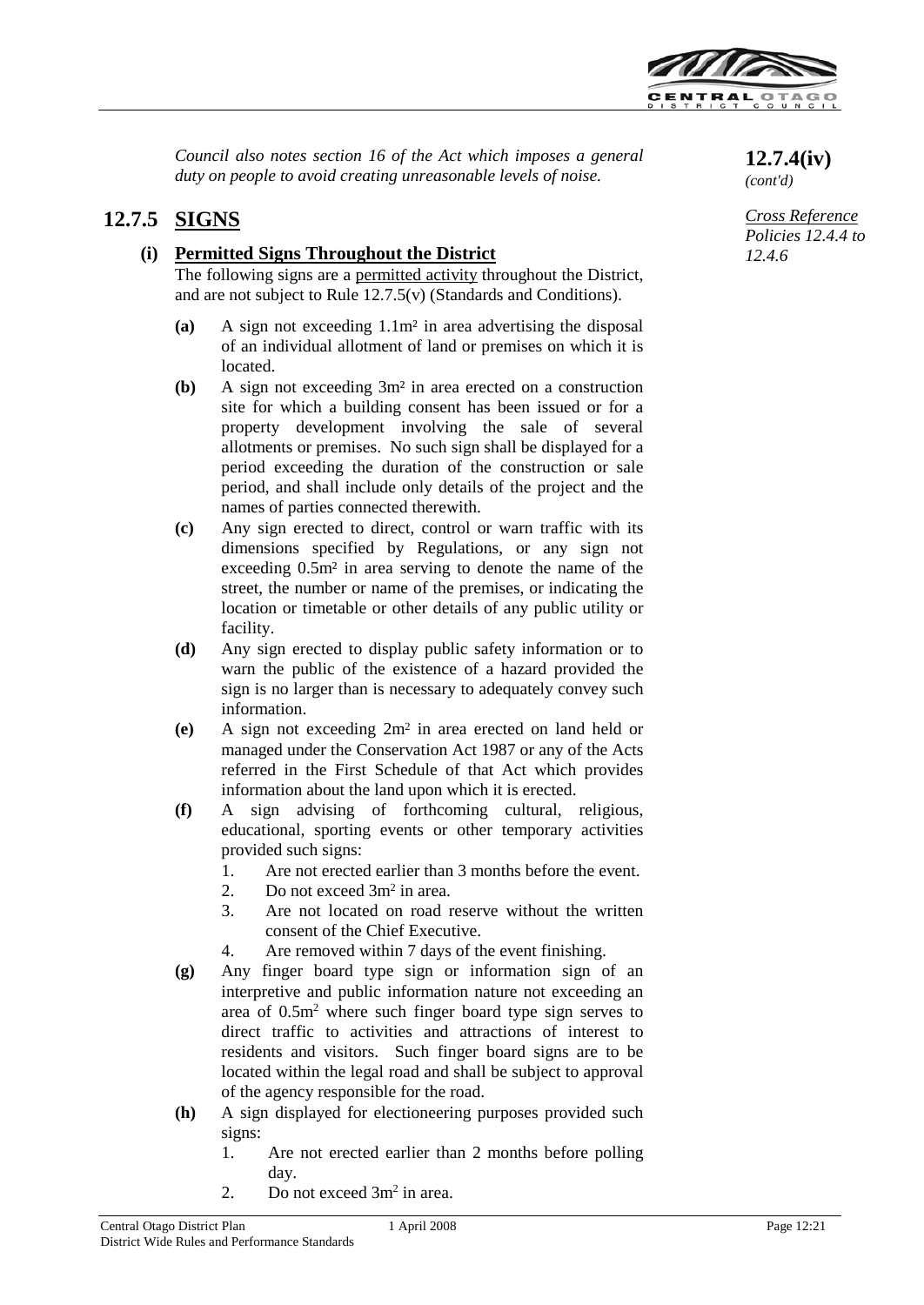

**12.7.5(i)** *(cont'd)*

- 3. Are not located on road reserve without the written consent of the Chief Executive.
- 4. Are removed by the close of the day before polling day.
- 5. Have spacing between any lines of text of not less than 50mm.

Note: The erection of any sign on any part of a State highway is subject to a Transit New Zealand Bylaw outside 50 km per hour speed restricted areas.

#### *Reason*

*Temporary signs advertising the sale of property or a construction site can only serve their purpose if located on the property to which they relate. A restriction on the size of such signs will mitigate any adverse effects arising from their erection. Signs directing traffic, identifying public facilities or providing information on hazards are considered essential for public information purposes.*

### **(ii) "Welcome" Signs**

A "Welcome To" or tourist information sign is a discretionary (restricted) activity throughout the District.

Council shall restrict the exercise of its discretion to the design, location and size of signs.

Written consent of affected persons and notification of the application will generally not be required.

### *Reason*

*The above signs have been given "discretionary (restricted) activity" status to enable Council to have control over the location, design and size of such signs. Notification will only be required where it is appropriate to have public input.*

### **(iii) Hoardings**

A hoarding (as defined on page 18:5) is a non-complying activity throughout the District.

#### *Reason*

*Such signs are erected for purely commercial brand awareness reasons and do not relate to the site to which they are attached. These signs can greatly detract from amenity values.*

### **(iv) Signs on Vehicles**

No sign shall be placed or affixed to a vehicle and/or trailer which is parked on private or public property (including a road) where the apparent purpose is to advertise a product, service or activity or direct people to a business or activity on a nearby property.

Note: This does not restrict signs placed on or affixed to vehicles such as lettering where the sign is incidental to the primary use of the vehicle.

Any sign that breaches this rule is a non-complying activity.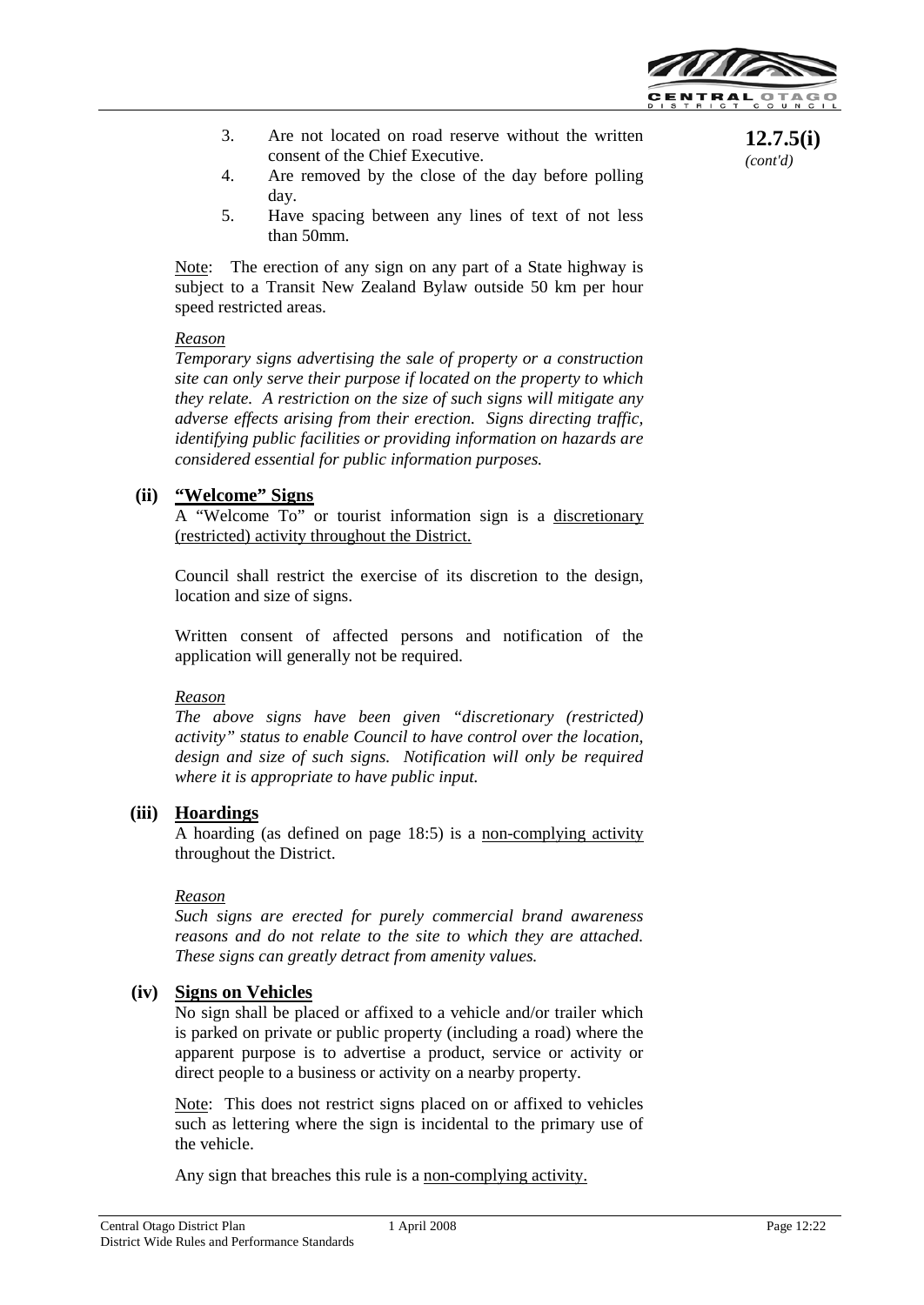

**12.7.5(v)**

## **(v) Standards and Conditions**

#### **(a) Message Clarity**

The message on all signs must be clear, concise and of a clear lettering style. Clarity of the sign message is directly related to the speed limit of the adjacent road.

Table 12.2 is derived from Transit NZ guidelines with respect to acceptable lettering sizes in relation to speed limits.

#### **Table 12.2 Minimum Lettering Sizes Lettering Height (mm)**

| <b>Regulatory Speed</b><br>Limit Km/h | <b>Lettering Size</b> |  |  |
|---------------------------------------|-----------------------|--|--|
|                                       | 120mm                 |  |  |
|                                       | 160mm                 |  |  |

## **(b) Similarity to Traffic Signs**

Signs shall not be designed so as to imitate the colour and shape of recognised traffic signs.

#### *Reason*

*Signs coloured and shaped similar to standard traffic control warning signs can create confusion and therefore danger on the road.*

#### **(c) Signs Affecting Traffic Safety**

Signs shall not be located where they are likely to distract drivers in a situation where road conditions demand full and uninterrupted driver concentration and in particular:

- 1. They shall not be located where they may obstruct driver visibility, along the road, intersections or accesses.
- 2. They shall be located approximately at a right angle to the road.
- 3. They shall be as close as practicable to the access point of the land to which the sign relates.

#### *Reason*

*Signs can have a significant impact on traffic safety.* 

## **12.7.6 LIGHTSPILL**

## **(i) Lightspill Standard**

No activities shall result in greater than 10 lux spill (horizontal and vertical) of light onto any adjoining property or road, measured at the boundary of a road or the notional boundary of a neighbouring property, provided that this rule shall not apply to headlights of moving vehicles or vehicles that are stationary for less than 5 minutes or to street lighting.

The amount of light that may be spilled onto a neighbouring property may be increased by not more than 100%, in cases where the activity on that neighbouring property is not residential.

*Cross Reference Policy 12.4.7*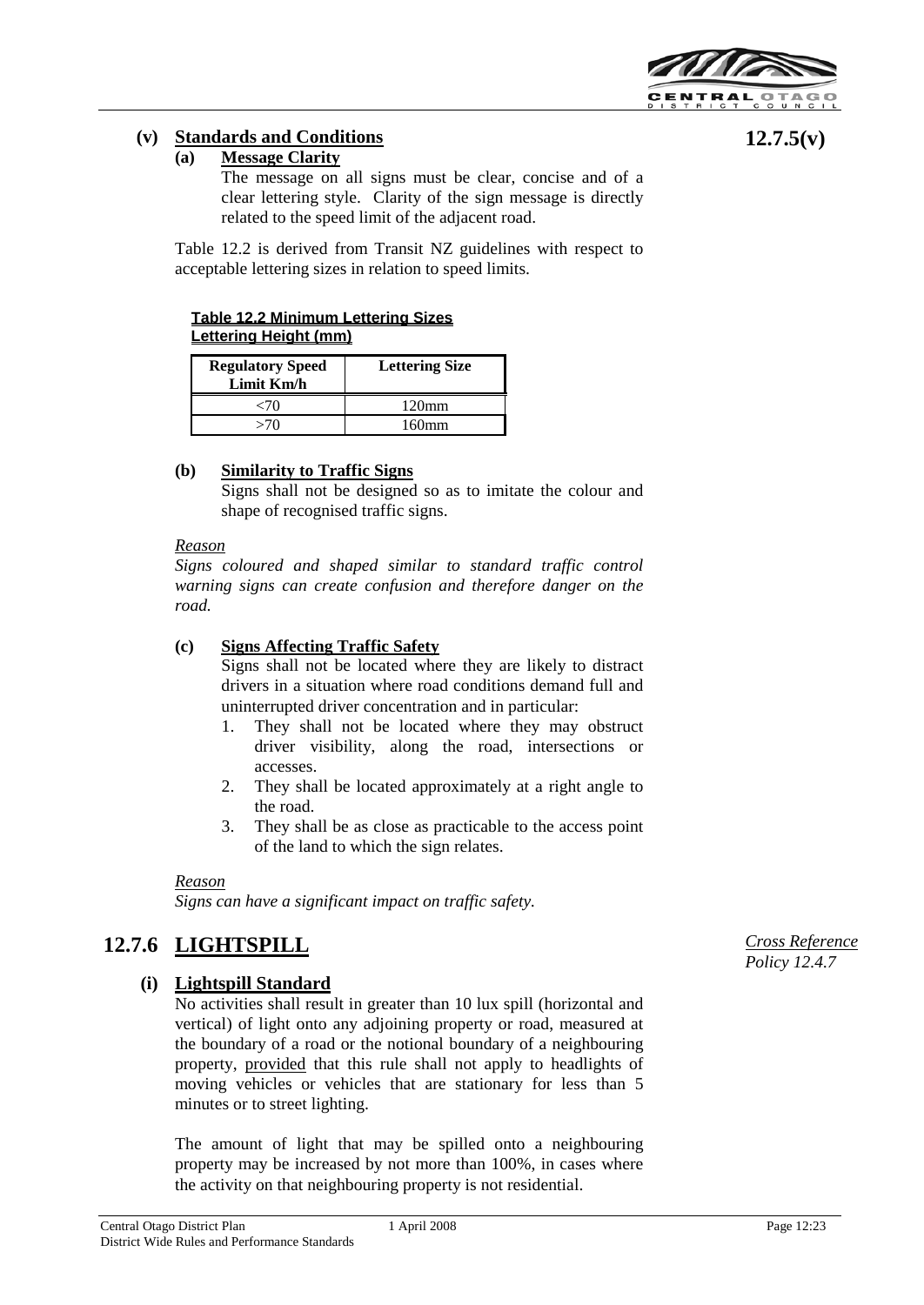

Note: The "notional boundary" in respect of a residential activity means the line 20 metres from the façade of the building or the legal boundary of the site on which the building is located where the boundary is closer to the building than 20 metres.

## **(ii) Breach of Standard**

Any activity which does not comply with this rule shall be a discretionary (restricted) activity.

Council shall restrict the exercise of its discretion to the effects on amenity values of the neighbourhood and the safe and efficient operation of adjoining roads.

#### *Reason*

*Lightspill from external lighting can be a nuisance and can be avoided by careful siting and design of lighting fixtures.*

## **12.7.7 BUILDING LINE RESTRICTIONS**

**(i)** No building shall be erected within any building line restriction shown on the planning maps between the building line and the feature to which it relates.

## **(ii) Breach of Standard**

Any activity which does not comply with this rule shall be a discretionary restricted activity.

Council shall restrict the exercise of its discretion to the following matters:

- 1. The effect on the natural character of water bodies and their margins.
- 2. The effect on amenity values of the neighbourhood in particular the character of the streetscape.
- 3. The effect on the safe and efficient operation of the roading network.
- 4. The effect on infrastructure.
- 5. The effect on the safety of neighbours.
- 6. The effects of noise from the operation of the roading network and compliance with AS/NZS 2107:2000.

#### *Reason*

*Building line restrictions are a useful technique to protect amenity values and the safe and efficient operation of certain roads. They are also useful to avoid the effects of natural hazards on the built environment. The area subject to restriction is shown as 'BLR' on the planning maps.*

**12.7.6(i)** *(cont'd)*

*Cross Reference Policy 12.4.1 Resource Area Policies; Rule 13.7.15(i) – (Oxidation ponds or sewerage treatment facilities)*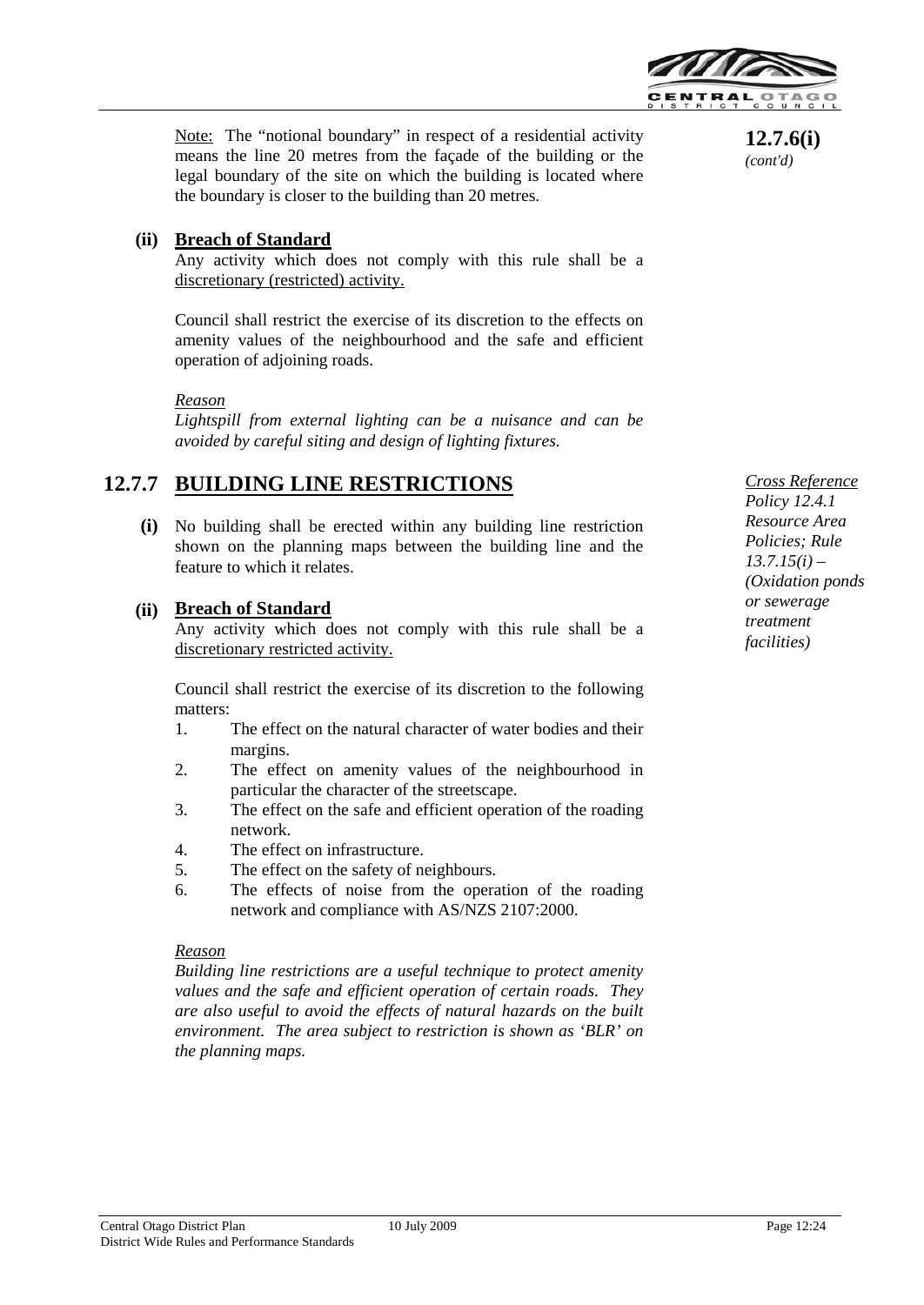

## **12.7.8 TRANSMISSION LINES** *Cross Reference*

**(i)** No building shall be erected within 12 metres from the centreline and 12 metres from the outer edge of the support structure of a high voltage transmission line that is part of the transmission network and is designed to operate at or over 110kV provided that this rule does not apply to:

1. Buildings and structures less than 2.5m high and 10m2 in area which are at least 12 metres from the outer edge of the support structure of a high voltage transmission line and comply with NZECP 34:2001.

2. Network utilities and power generation facilities that connect to the transmission network.

3. Fences which comply with NZECP 34:2001.

4. Stock yards, silage storage and irrigation structures which are at least 12 metres from the outer edge of the support structure of a high voltage transmission line and comply with NZECP 34:2001.

5. Buildings and structures and alterations to buildings and structures that are located in the Rural Resource Area and which are associated with primary production (excluding milking shed buildings, intensive farming buildings other than wintering barns and/or buildings for the rearing of calves, and buildings that accommodate a Retail Activity – Rural Selling Place, Retail Activity – Winery (Off Licence), Retail Activity - Winery or Retail Activity) and which are at least 12 metres from the outer edge of the support structure of a high voltage transmission line and comply with NZECP 34:2001 for minimum distance beneath conductors.

Wintering barns shall have all of the following characteristics in order to be exempt from this rule:

- No more than 3 workers shall be engaged in the activity;
- Used only during the period  $15$  April  $-15$  August;
- The capacity for the cows to leave the building in the event that work on the transmission network is required; and
- Used only to house dry milking stock.

Buildings for the rearing of calves shall have the following characteristic in order to be exempt from this rule:

The capacity for the calves to leave the building in the event that work on the transmission network is required.

6. Crop support structures and artificial crop protection structures (including any connected support cables or wires) that:

- a) comply with NZECP 34:2001 for minimum distance beneath conductors; and
- b) are at least 12 metres from the outer edge of the support structure of a high voltage transmission line that is a tower (pylon) except where the written consent of the high voltage transmission line owner has been given in

*Policy 12.4.10*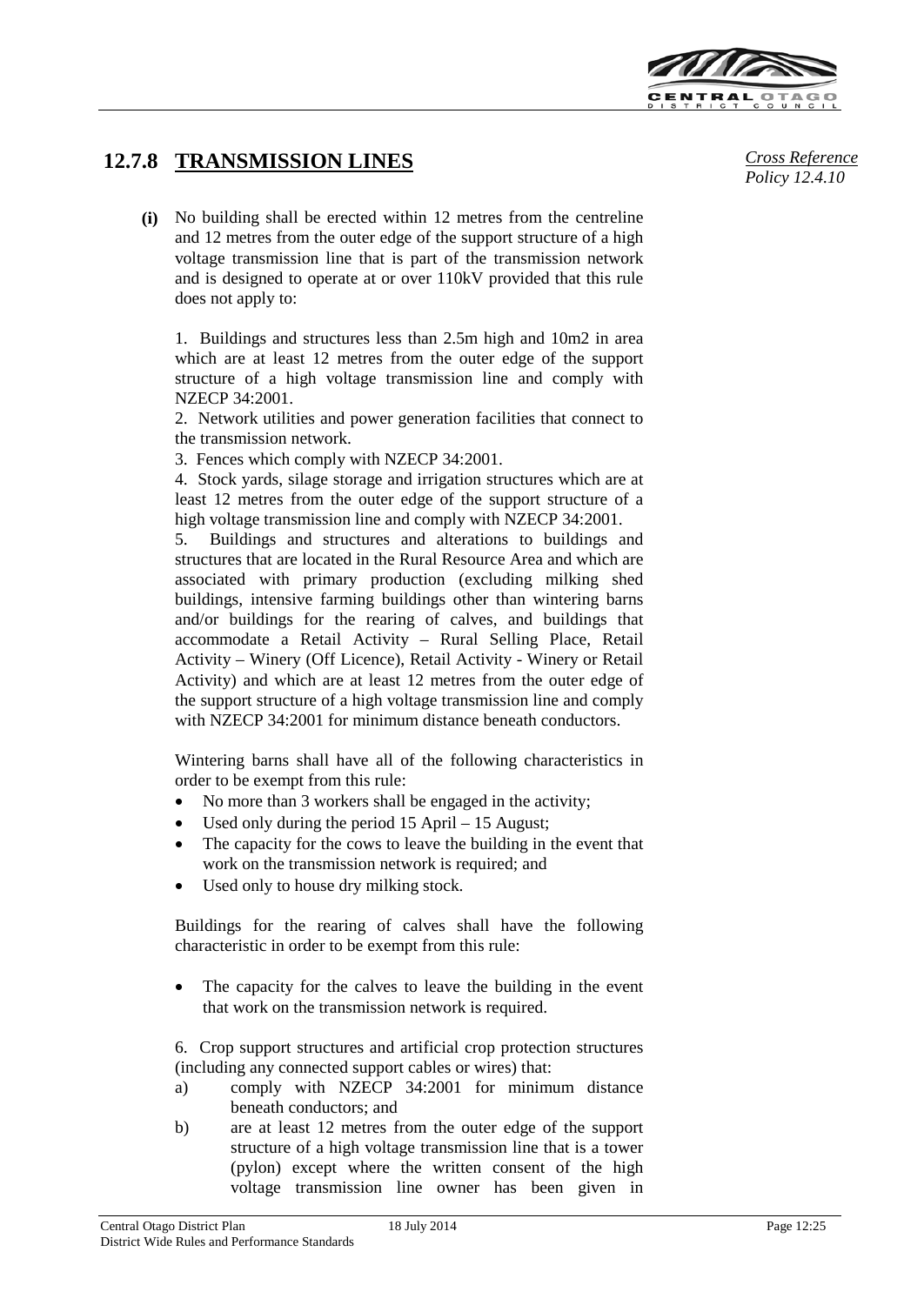

accordance with clause 2.4.1 of NZECP 34:2001; or

- c) are at least 8 metres from the outer edge of the support structure of a high voltage transmission line that is a pole and:
	- (i) are no more than 2.5 metres high; and
	- (ii) are removable or temporary, to allow a clear working space 12 metres from the pole when necessary for maintenance purposes; and
	- (iii) allow all weather access to the pole and a sufficient area for maintenance equipment, including a crane;

except where the written consent of the high voltage transmission line owner has been given in accordance with clause 2.4.1 of NZECP 34:2001.

7. Alterations and extensions to existing buildings where the alteration or extension does not occur closer to the centreline and outer edge of the support structure of a high voltage transmission line either horizontally or vertically from the existing building.

Any activity that does not comply with this rule is a non-complying activity.

- *Note: Large buildings in the vicinity of a transmission line must be appropriately earthed in order to manage electrical risks.*
- **(ii)** Notwithstanding Rule 12.7.8(i) no building or alteration and extension to an existing building located to the south of the existing Akarua Winery complex on Lot 14 DP 25773 shall be erected within 12 metres from the centreline and 12 metres from the outer edge of the support structure of a high voltage line that is part of the transmission network and is designed to operate at or over 110kV.

Any activity that does not comply with this rule is a discretionary activity.

Any application for resource consent under Rule 12.7.8(ii) may be considered on a non-notified basis, subject to the provisions of sections 95A and 95B of the Resource Management Act 1991 where the written approval of Transpower New Zealand Limited is provided.

**(iii)** No residential building, educational facility, resthome or hospital shall be erected or located within 12 metres from the centreline and 12 metres from the outer edge of the support structure of a high voltage transmission line that is part of the transmission network and is designed to operate at or over 110kV provided that this rule does not apply to:

1. Buildings and structures less than 2.5m high and 10m2 in area which are at least 12 metres from the outer edge of the support structure of a high voltage transmission line and comply with NZECP 34:2001.

2. Fences which comply with NZECP 34:2001.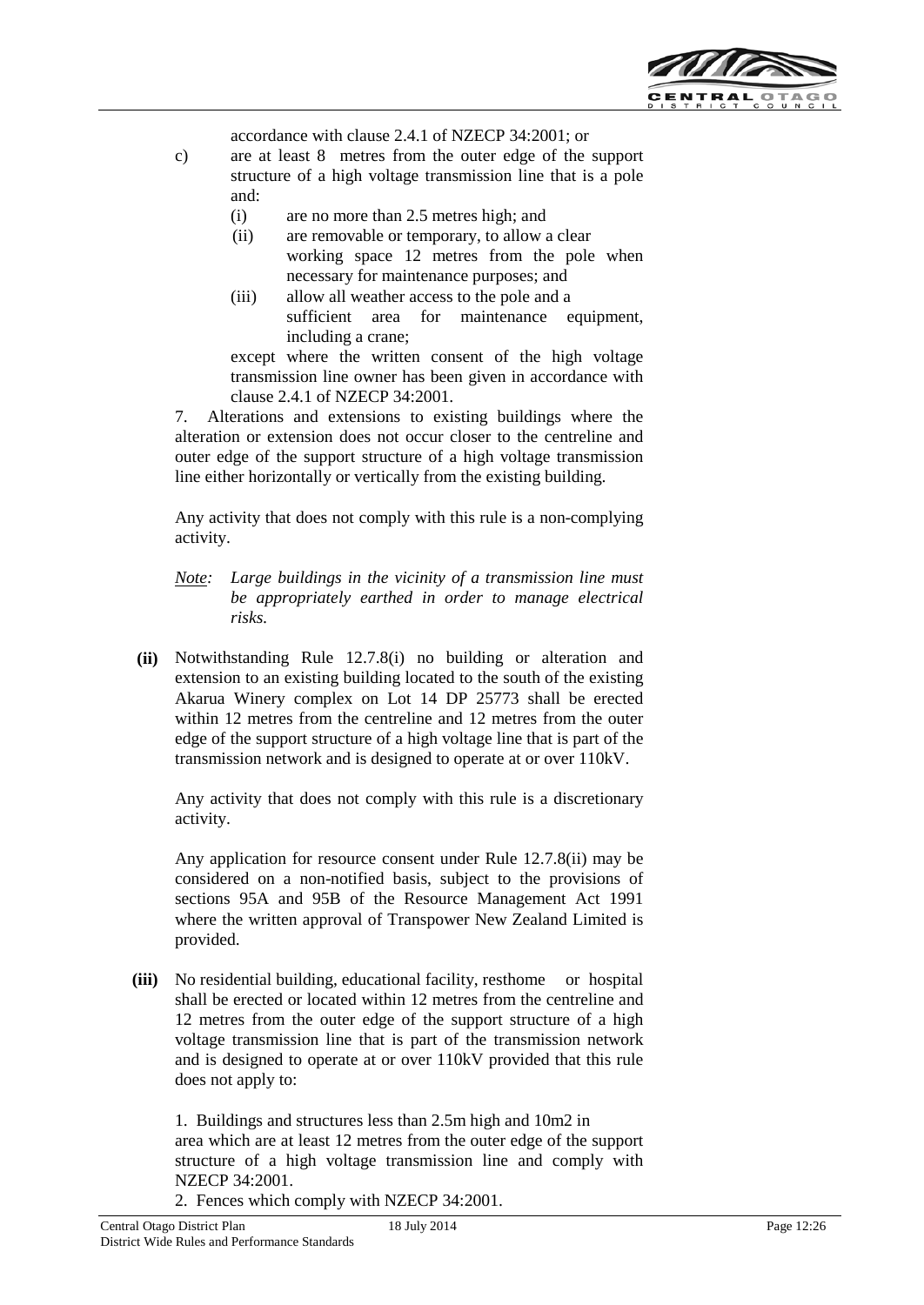

Any activity that does not comply with this rule is a non-complying activity.

- **(iv)** Any earthworks within 12 metres from the centreline and 12 metres from the outer edge of the support structure of a high voltage transmission line that is part of the transmission network and is designed to operate at or over 110kV shall comply with the following standards:
	- a) Earthworks within 2.2m of a pole support structure or stay wire shall not be greater than 300mm in depth.
	- b) Earthworks between 2.2m and 5m of a pole support structure or stay wire shall not be greater than 750mm in depth.
	- c) Earthworks within 6m of the outer edge of the visible foundation of a tower support structure shall not be greater than 300mm in depth.
	- d) Earthworks between 6m and 12m of the outer edge of the visible foundation of a tower support structure shall not be greater than 3m in depth.
	- e) Earthworks shall not create an unstable batter that will affect a transmission support structure.
	- f) Earthworks shall not result in a reduction of the existing conductor clearance distance above the ground as required in NZECP 34:2001.

Provided that:

- The earthworks standards in Rule  $12.7.8(iv)(a)$  and (b) do not apply to vertical holes, not exceeding 500mm in diameter, beyond 1.5m from a pole support structure or stay wire.
- The earthworks standards in Rule 12.7.8(iv) do not apply to earthworks that satisfy e) and f) above and that are undertaken as part of cultivation or routine disturbance of soil being part of grazing, cropping, orcharding and viticulture operations; maintenance of drains and in-ground irrigation infrastructure including irrigation races; other network utilities and power generation facilities; and the repair, sealing, or resealing of an existing road, farm track, driveway or footpath.

Any activity that does not comply with this rule is a discretionary (restricted) activity. Council shall restrict the exercise of its discretion to the following matters:

- 1. Any effects in terms of the structural integrity of the transmission line;
- 2. Height, area and location of earthworks, including temporary activities such as stockpiles;
- 3. Site reinstatement;
- 4. The use of mobile machinery near the transmission line which may put the line at risk;
- 5. Compliance with NZECP 34:2001;
- 6. The risk of electrical hazards affecting public or individual safety; and
- 7. The outcome of any consultation with the transmission line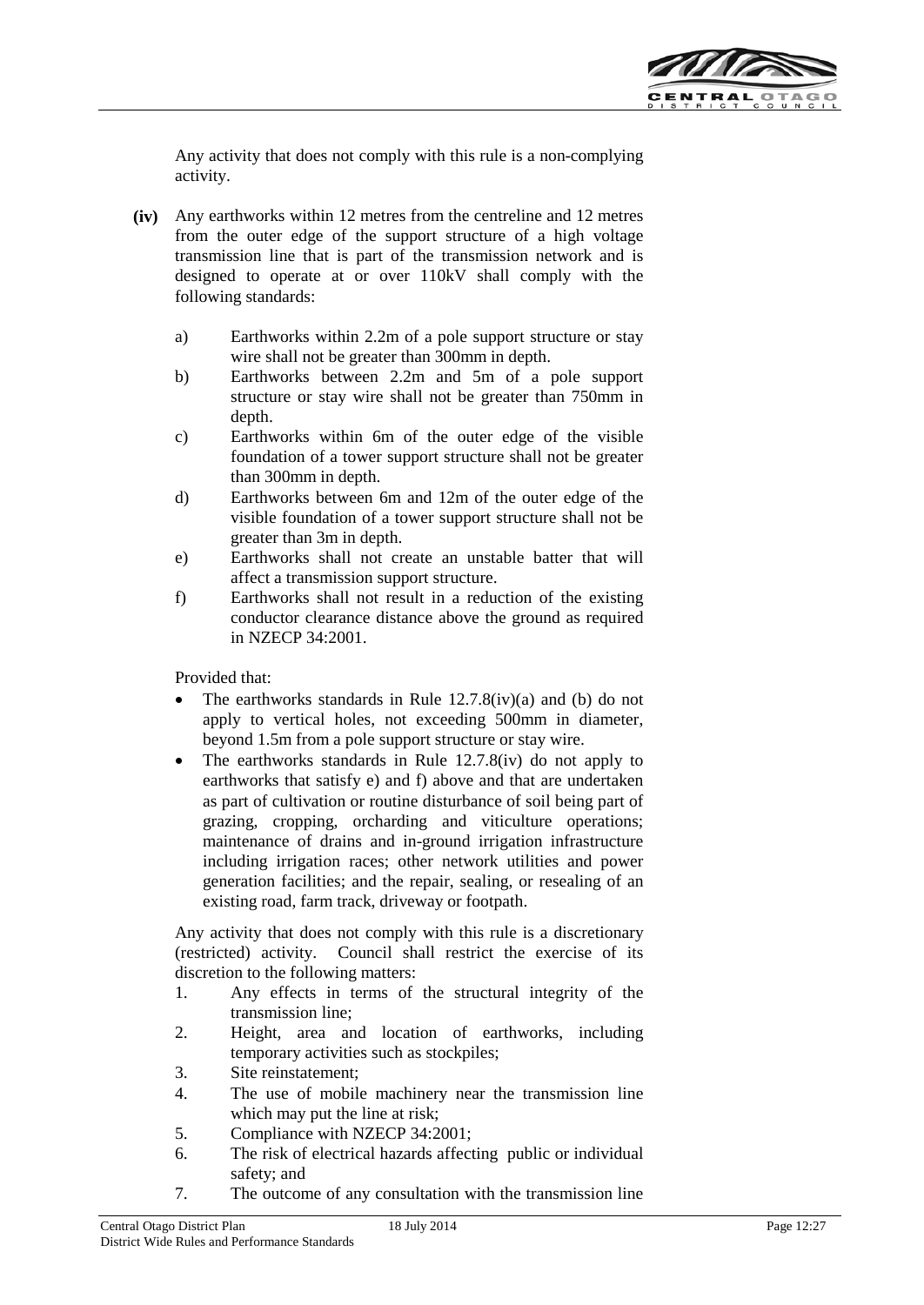

owner.

Any application for resource consent for a discretionary (restricted) activity under Rule 12.7.8(iv) is likely, subject to the provisions of sections 95A and 95B of the Resource Management Act 1991, to generally be considered without notification and Transpower New Zealand Limited is likely to be the only party considered affected.

**(v)** No subdivision shall occur within 32 metres from the centreline and 32 metres from the outer edge of the support structure of a high voltage transmission line that is part of the transmission network and is designed to operate at or over 110kV.

Any activity that does not comply with this rule is a discretionary (restricted) activity. Council shall restrict the exercise of its discretion to the following matters:

- 1. The extent to which the subdivision design avoids, remedies or mitigates conflicts with the transmission line, for example through the location and design of roads, reserves and landscaping;
- 2. Capability of the allotment to accommodate a building platform which complies with Rules 12.7.8(i), (ii) and (iii) and earthworks that comply with Rule 12.7.8(iv).
- 3. The ability to maintain and inspect the transmission line, including ensuring access;
- 4. The extent to which the design and development of the subdivision will minimise the risk of injury and/or property damage from the transmission line;
- 5. Compliance with NZECP 34:2001, and
- 6. The outcome of any consultation with the transmission line owner.

Any application for resource consent for a discretionary (restricted) activity under Rule  $12.7.8(v)$  is likely, subject to the provisions of sections 95A and 95B of the Resource Management Act 1991, to generally be considered without notification and Transpower New Zealand Limited is likely to be the only party considered affected.

*Note: The status of a subdivision is also determined by the rules that apply to subdivision in the context of the Resource Area concerned.*

## *Reason*

*The separation distances provided for in Rule 12.7.8 are to avoid reverse sensitivity, to avoid compromising the operation, maintenance, upgrading and development of the transmission network and to avoid risk to people. Interested persons are also advised that:*

- *High Voltage Transmission Lines that are part of the transmission network are identified on the planning maps.*
- *Works in close proximity to any electricity line can be dangerous. Compliance with the New Zealand Electrical Code of Practice 34:2001 (NZECP 34:2001) is mandatory for all buildings, earthworks and mobile plant within close proximity to all electric lines.*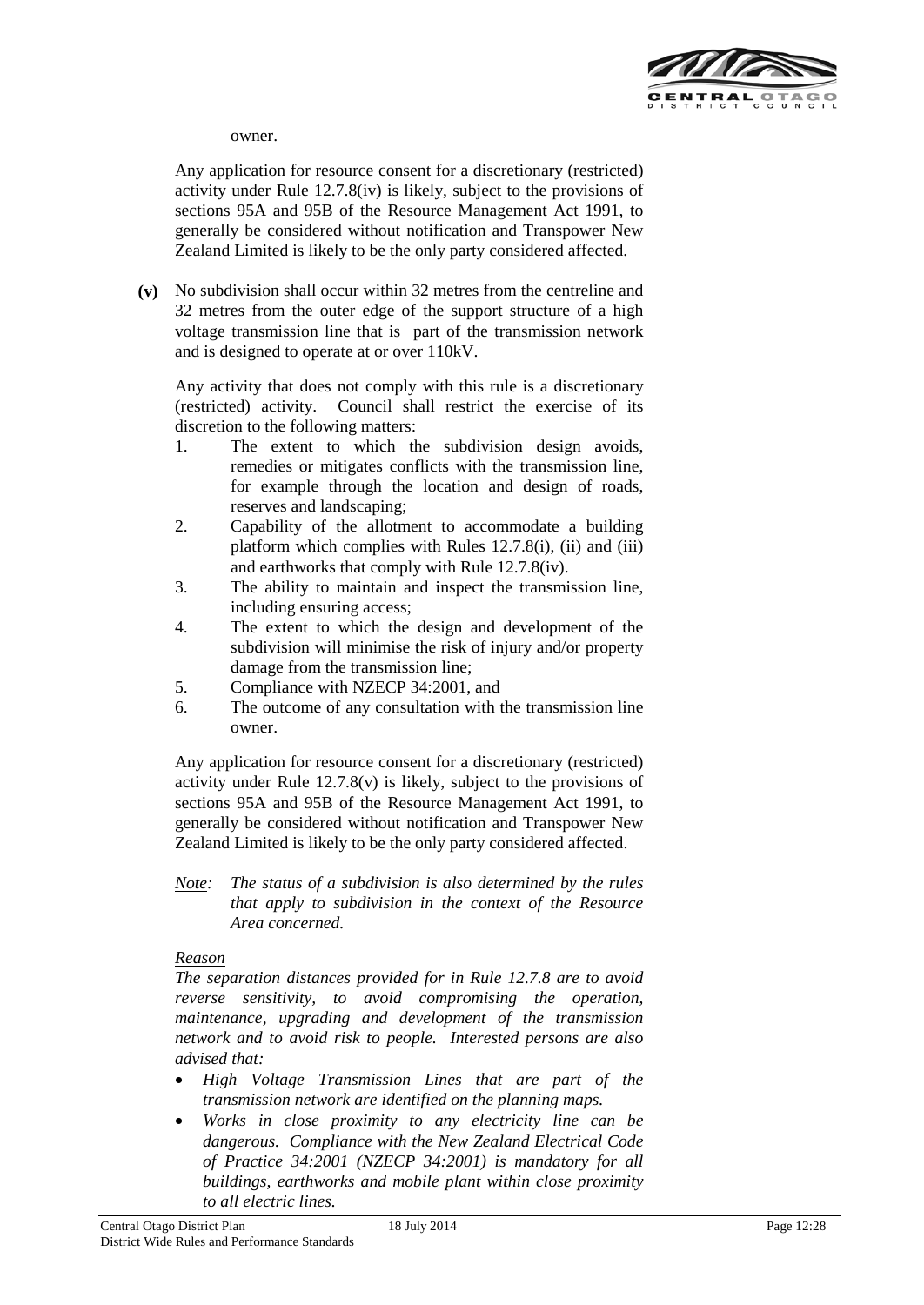

• *Vegetation to be planted within the high voltage transmission corridors should be selected and/or managed to ensure that it will not result in that vegetation breaching the Electricity (Hazards from Trees) Regulations 2003. To discuss works, including tree planting, near any electrical line, interested persons are advised to contact the line operator.*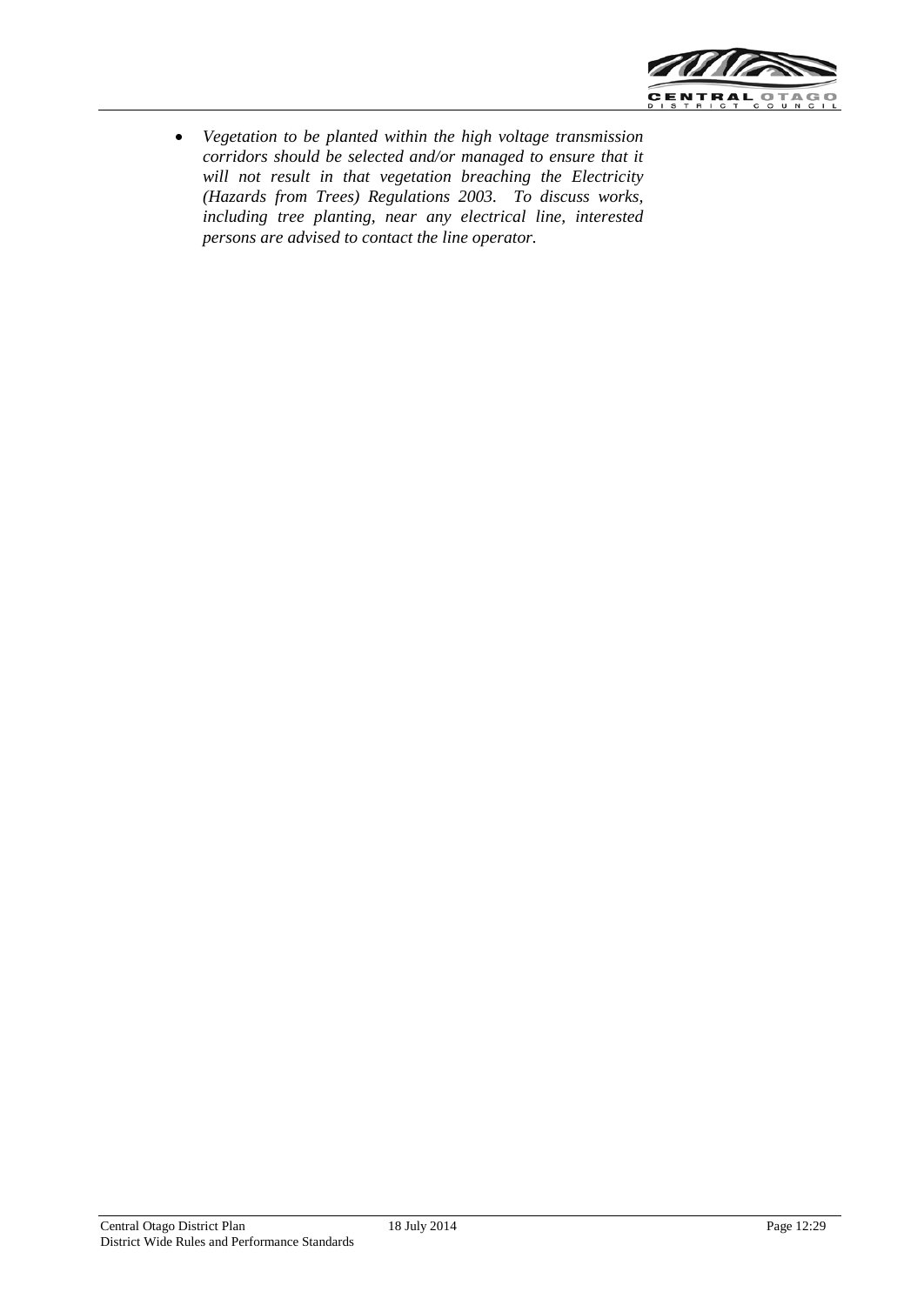

## **TABLE 12.3 - VEHICLE PARKING REQUIREMENTS**

|  | (Rule 12.7.2 page 12:16) |  |  |
|--|--------------------------|--|--|
|  |                          |  |  |

| <b>ACTIVITY OR USE OF LAND OR BUILDING</b>                           | <b>SPACES REQUIRED</b>                                                                              |
|----------------------------------------------------------------------|-----------------------------------------------------------------------------------------------------|
| <b>RESIDENTIAL</b>                                                   |                                                                                                     |
| Dwelling                                                             | 1 per unit                                                                                          |
| Home Occupation                                                      | 1 space in addition to the requirement for a household unit                                         |
| <b>COMMERCIAL - INDUSTRIAL</b>                                       |                                                                                                     |
| Travellers Accommodation $\&$ Homestay                               | 1 per bedroom or 1 per 4 occupants whichever is the greater                                         |
| <b>Shops</b>                                                         | 1 per 30m <sup>2</sup> gross floor area                                                             |
| Supermarket                                                          | 1 per 20m <sup>2</sup> gross floor area                                                             |
| <b>Service Stations</b>                                              | 1 per 40m <sup>2</sup> gross floor area                                                             |
|                                                                      | excluding canopies over petrol pumps                                                                |
| <b>Restaurant and Taverns</b>                                        | 1 per 10m <sup>2</sup> of net public floor space or 1 space per 4 seats<br>whichever is the greater |
| Outdoor Display Area                                                 | 1 per 100m <sup>2</sup> gross display area                                                          |
| <b>Vehicle Showrooms</b>                                             | 1 per 100m <sup>2</sup> gross floor area                                                            |
| Offices                                                              | 1 per 100m <sup>2</sup> gross floor area                                                            |
| <b>Industrial Premises and Warehouses</b>                            | 1 per 100m <sup>2</sup> gross floor area or 1 per 2 staff members<br>whichever is the greater       |
| Industrial storage, internal or external except<br>warehouses        | 1 per 100m <sup>2</sup> gross floor area                                                            |
| <b>EDUCATIONAL</b>                                                   |                                                                                                     |
| Childcare facility, Primary and primary age roll for Area<br>Schools | 1 for every staff member                                                                            |
| Secondary School and secondary age roll for Area Schools             | 1 for every staff member plus 1 for every 10 students over the<br>age of 15 years                   |
| <b>HEALTH</b>                                                        |                                                                                                     |
| Health care facilities                                               | 2 spaces per professional plus 1 per 2 other staff members                                          |
| <b>COMMUNITY/RECREATION</b>                                          |                                                                                                     |
| Places of Public or Private Assembly                                 | 1 per 10m <sup>2</sup> of net public floor area or 1 per 10 seats                                   |
| <b>Sports Fields</b>                                                 | 15 spaces per hectare                                                                               |
| <b>Emergency Service Activities</b>                                  | 1 per 100m <sup>2</sup> gross floor area                                                            |
| <b>RURAL</b>                                                         |                                                                                                     |
| Residential                                                          | 1 per dwelling                                                                                      |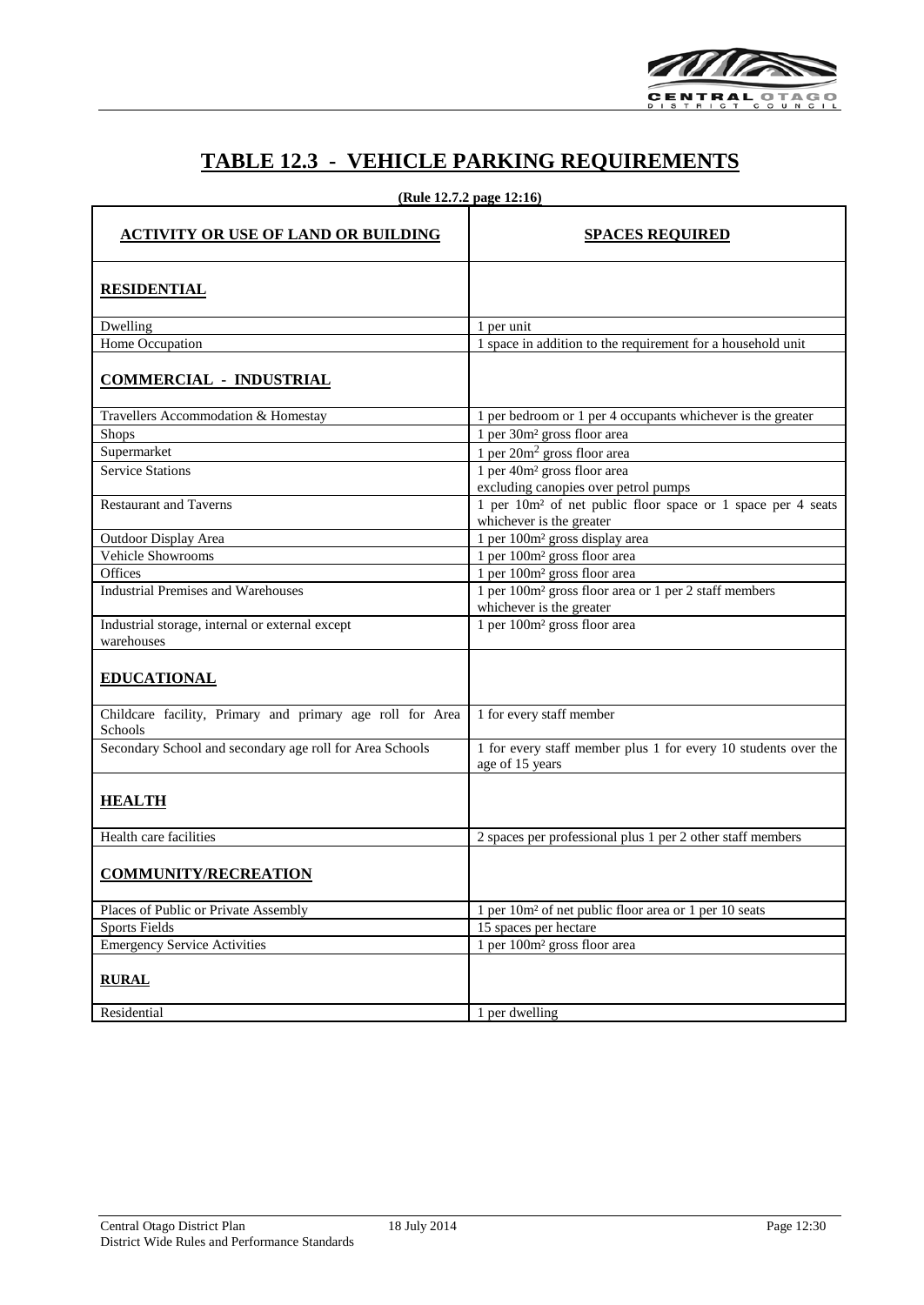





Source : Addendum to Part III- "Planning For a Safe and Efficient State Highway Network Under the Resource Management Act 1991" - Transit New Zealand, 13 November 1996.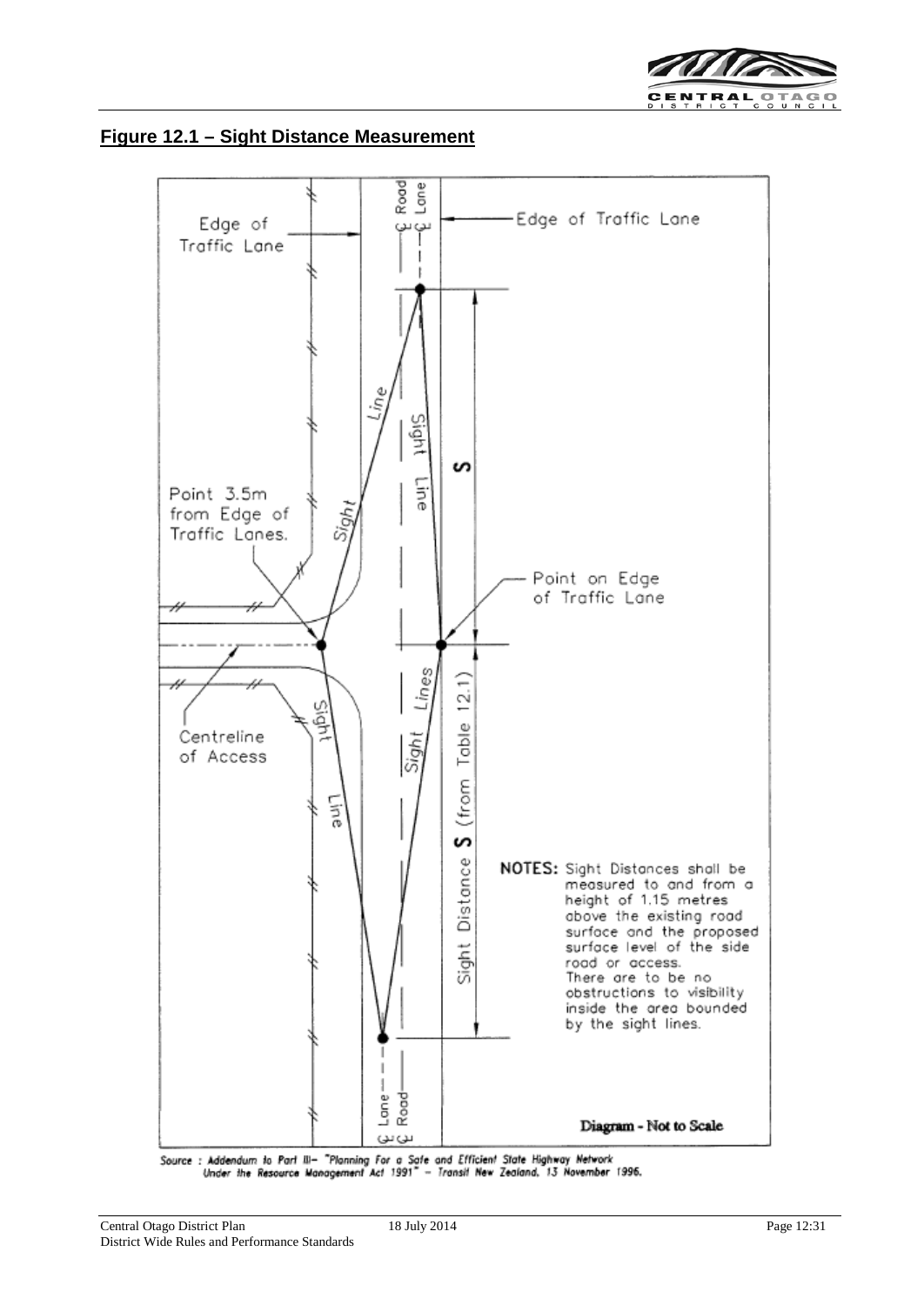



#### **Figure 12.2 – Access Standard, Low Traffic Generation**

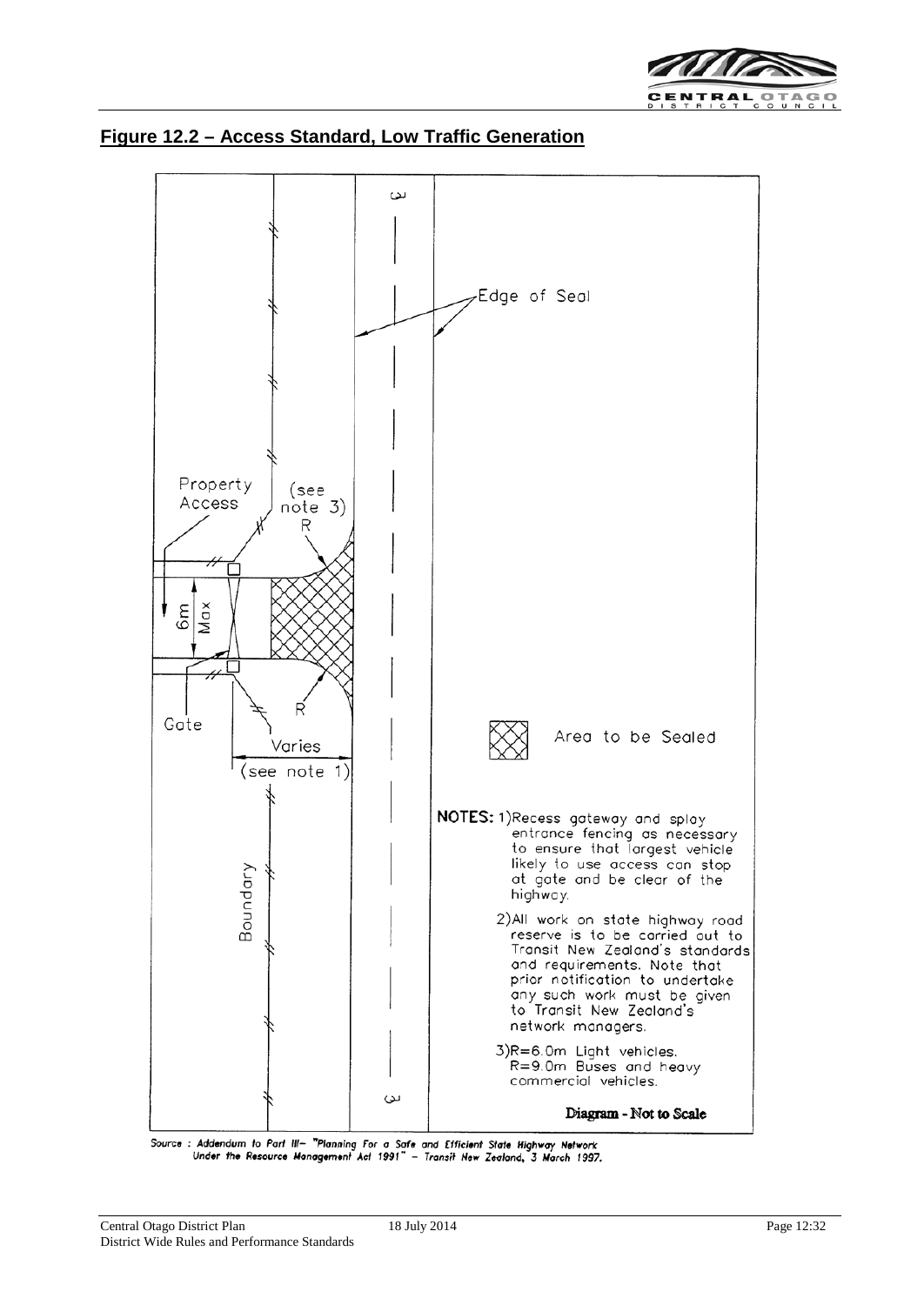



### **Figure 12.3 – Access Standard, High Traffic Generation**

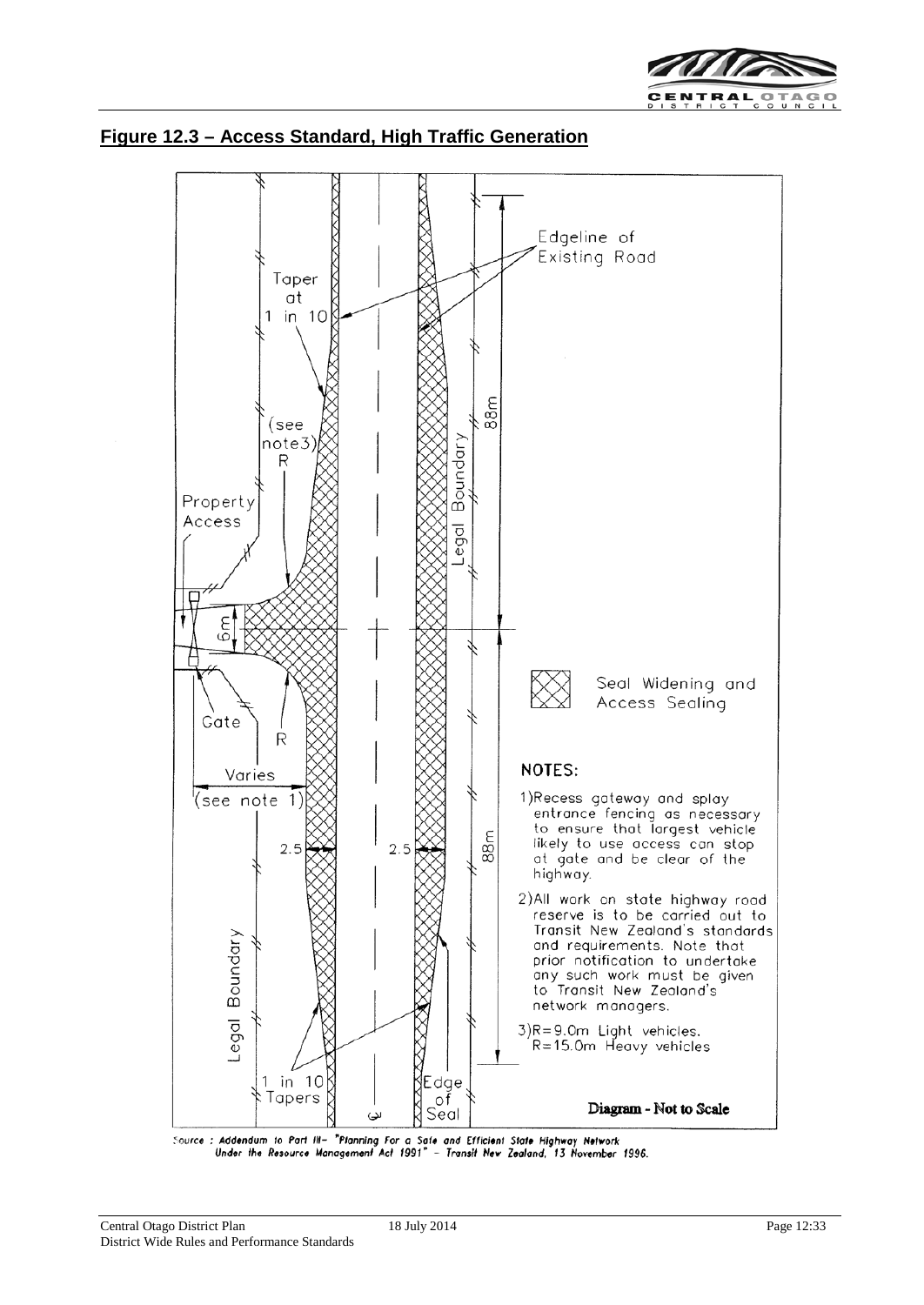

## **Figure 12.4 - Residential Access to Rural Collector Roads (see Schedule 19.7)**



Access layout for Residential activities including DWELLINGS, RURAL RESIDENTIAL BLOCKS.

## **Figure 12.5 - Non-Residential Access to Rural Collector Roads (see Schedule 19.7)**



Access layout for Non-Residential activities including FARMING and OTHER USES.

Diagram - Not to Scale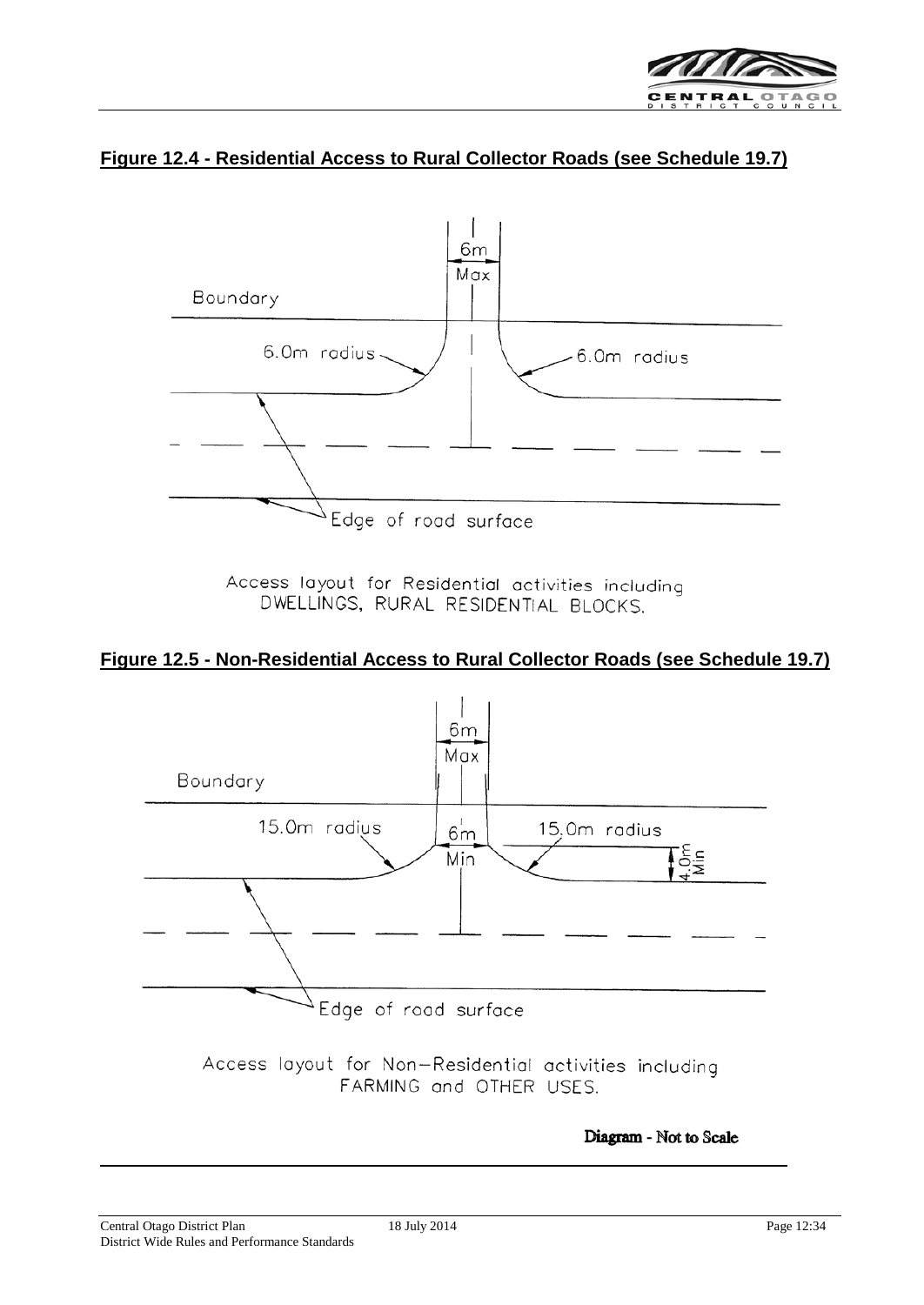

## **Figure 12.6 - Access to Urban State Highways & Urban Arterial Roads (see Schedule 19.7)**



|  |  |  | W: Low usage 3.5m maximum              |  |
|--|--|--|----------------------------------------|--|
|  |  |  | High usage one way operation 3.5, 6.0m |  |
|  |  |  | two way operation 6.0, 9.0m            |  |

Diagram - Not to Scale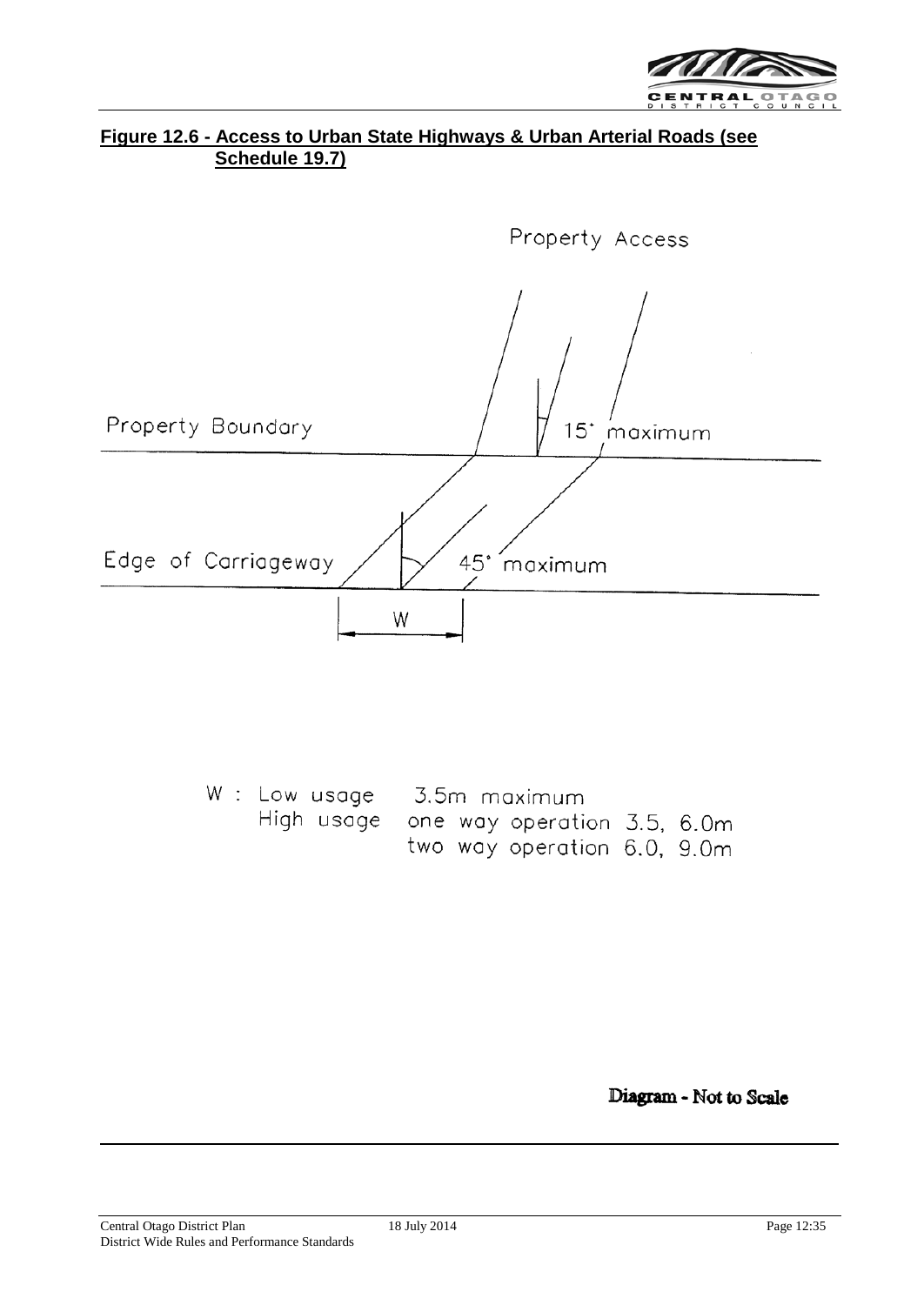

**Figure 12.7 - Typical Parking Layout**

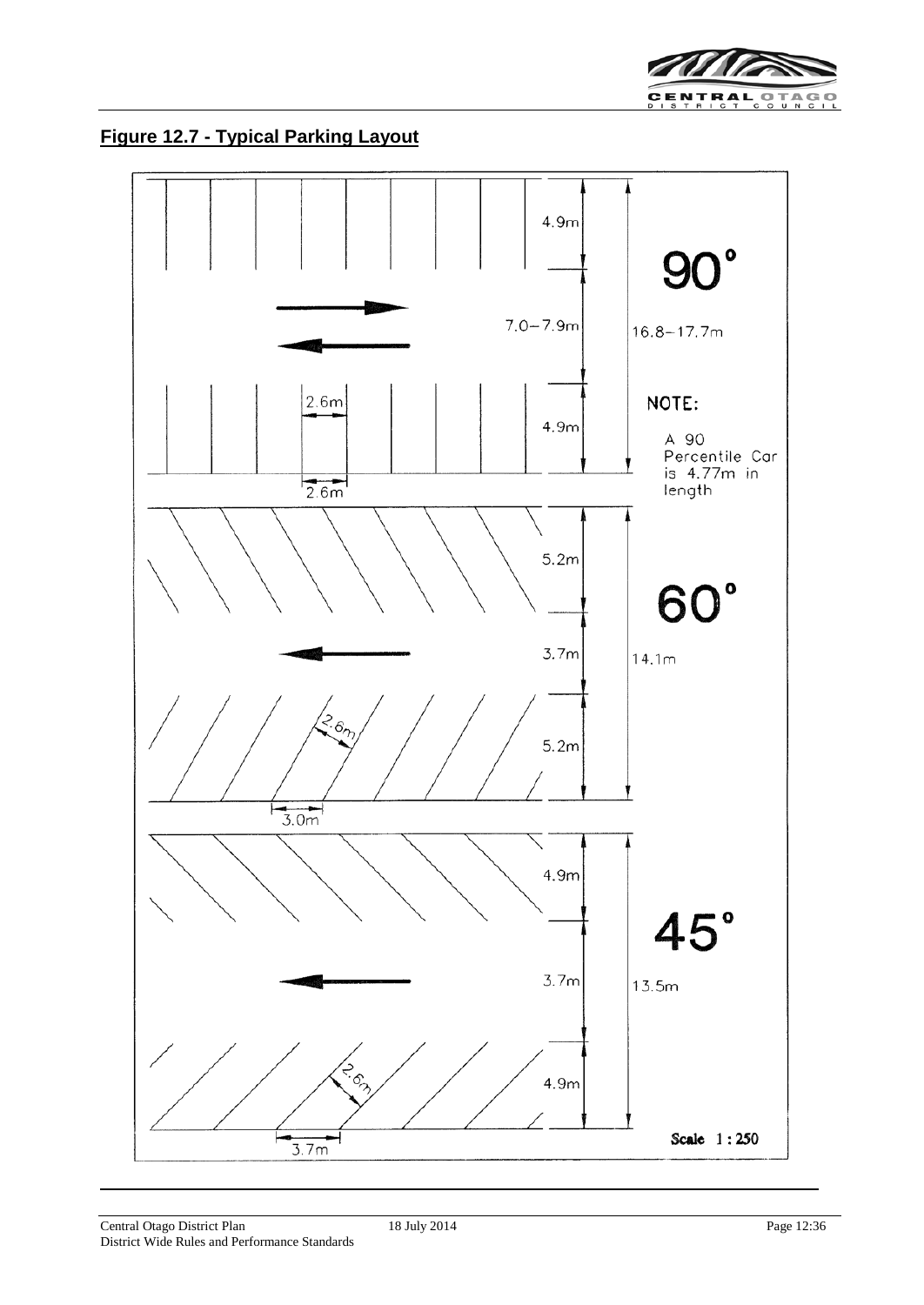

## **Figure 12.8 - Standard Design Vehicles**